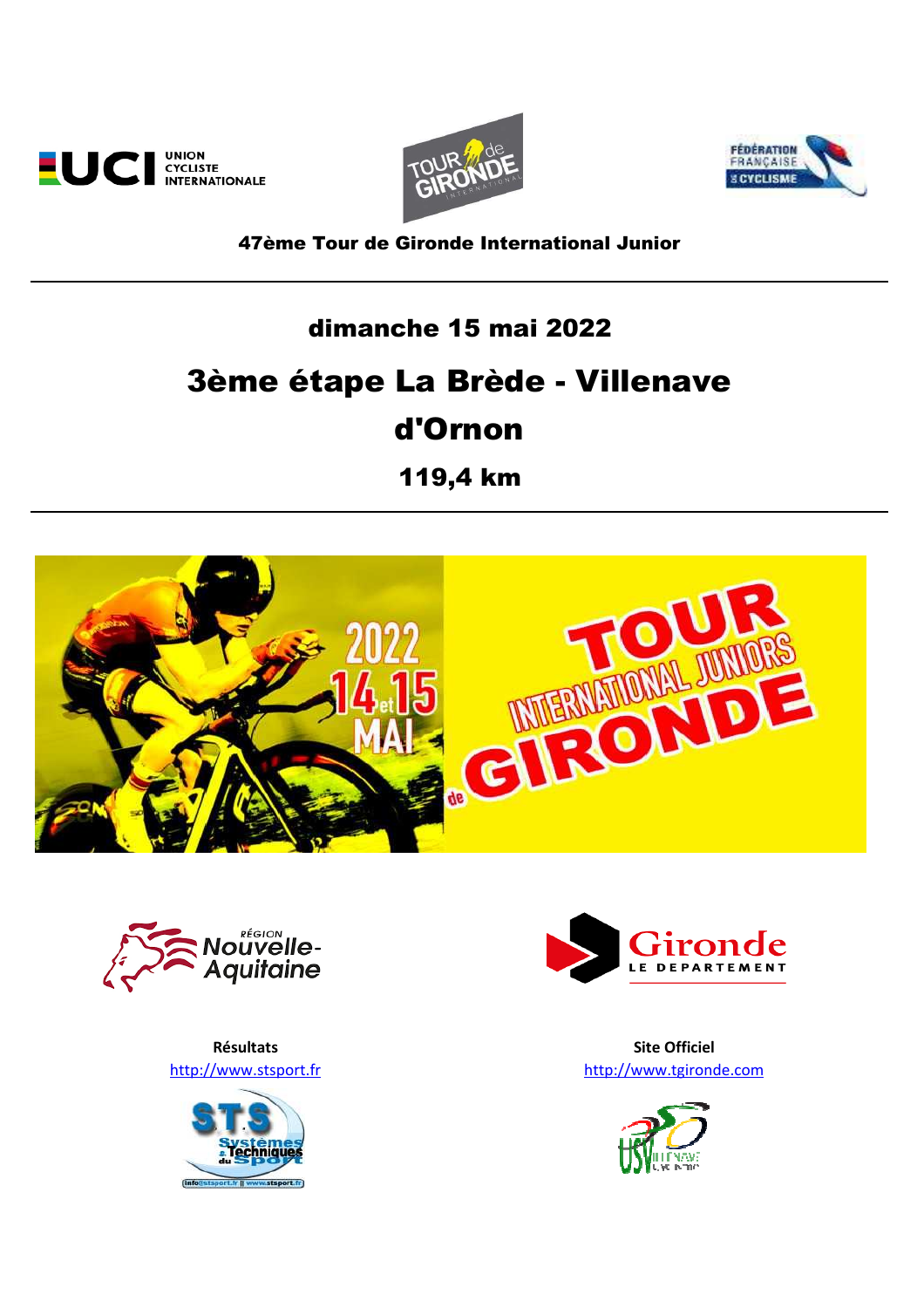

#### **Classement Etape**

 $\frac{1}{2}$  La Brède  $\frac{1}{2}$  Marian Marian Marian Marian Marian Marian Marian Marian Marian Marian Marian Marian Marian Marian Marian Marian Marian Marian Marian Marian Marian Marian Marian Marian Marian Marian Marian Mar

| Bo.<br>PI.<br>PI.<br><b>Dos</b><br><b>Nom Prénom</b><br>Eq.<br><b>Temps</b><br><b>Dos</b><br><b>Nom Prénom</b><br>Eq.<br><b>Temps</b><br>Bo.<br>69<br>223<br><b>WALKER Zachary (GBR/J2)</b><br>2h47'14"<br>11"<br>GARAIAR PIKABEA Beñat (ESP/J2)<br>2"<br>102<br>à 01'54"<br>1.<br>TEA<br>GIP<br>70<br>6"<br>11<br>JOCHUM Ben Felix (GER/J2)<br>à 00'<br>VORTKAMP Clemens (GER/J2)<br>à 02'01"<br>2<br>115<br>FCG<br><b>NOW</b><br>$\mathbf{u}$<br>71<br>3<br>191<br>4"<br>206<br>BRIAND Enzo (FRA/J2)<br>BENOIST Aurélien (FRA/J2)<br><b>FEN</b><br>à 02'27"<br>TUNA<br>232<br>101<br>4<br>à 35'<br>72<br>à 03'58"<br>LIMA Daniel (POR/J2)<br>AGUIRRE SUBIJANA Yago (ESP/J2)<br><b>GIP</b><br><b>BCT</b><br>5<br>$\blacksquare$<br>195<br>73<br>165<br>à 04'39'<br><b>ORRIERE Martin (FRA/J2)</b><br>SMITH Samuel (GBR/J2)<br><b>VCV</b><br>TUNA<br>$\mathbf{u}$<br>74<br>6<br>46<br>175<br>SABATIER Theo (FRA/J2)<br>* MALCUIT Lukas (FRA/J1)<br>SCOD<br><b>NOAQ</b><br>7<br>$\mathbf{u}$<br>75<br>201<br>192<br>LANGELLA Lenaic (FRA/J2)<br>GINET Erwan (FRA/J2)<br><b>FEN</b><br>TUNA<br>51<br>$\mathbf{u}$<br>76<br>8<br>91<br>à 07'12"<br>SAUBERE Loïs (FRA/J2)<br>LAGRAVE Dorian (FRA/J2)<br>PPA<br>CD31<br>$\mathbf{u}$<br>77<br>9<br>121<br>205<br>à 08'07'<br>BARTALESI Edoardo (ITA/J2)<br>* SARRON Gatien (FRA/J1)<br><b>FEN</b><br><b>MON</b><br>$\mathbf{u}$<br>42<br>78<br>262<br>10<br>BARUSSEAU Mathéo (FRA/J1)<br>LEDEME Pierre (FRA/J2)<br>ACC<br>à 08'34"<br><b>NOAQ</b><br>92<br>$\mathbf{u}$<br>79<br>171<br>à 09'36'<br>11<br>RECOULIN Rémi (FRA/J1)<br>BARRILLOT Bohémond (FRA/J2)<br>SCOD<br>CD31<br>$\mathbf{u}$<br>12<br>264<br>80<br>61<br>LAMOULINE Sam (FRA/J2)<br>HAMEL Felix (CAN/J2)<br>FQSC<br>ACC<br>74<br>$\mathbf{u}$<br>81<br>184<br>13<br>à 10'25'<br>VILLERONCE Axel (FRA/J2)<br>* JORGE Edgar (FRA/J1)<br><b>ECSEL</b><br><b>CVRT</b><br>$\mathbf{u}$<br>$\overline{2}$<br>82<br>196<br>FAC<br>à 15'00"<br>14<br>AUGE Ronan (FRA/J2)<br>GARCIA TOMAS Pedro (ESP/J2)<br>TUNA<br>$\mathbf{1}$<br>$\mathbf{u}$<br>83<br>15<br>145<br>FETZER Luke (USA/J1)<br>SANROMA ARROYO Manuel (ESP/J1)<br><b>FAC</b><br><b>LUX</b><br>Ħ<br>193<br>84<br>246<br>16<br>NOUGUE DESSUS Aaron (FRA/J1)<br>TROGER Lucas (FRA/J2)<br>POI<br>TUNA<br>$\mathbf{u}$<br>73<br>85<br>17<br>65<br>MEUNIER SOW Neriah (FRA/J1)<br>ROY Clovis (CAN/J2)<br>FQSC<br><b>CVRT</b><br>$\mathbf{u}$<br>94<br>86<br>133<br>18<br><b>BODET Vincent (FRA/J1)</b><br>DULUCQ Sylvain (FRA/J2)<br>CD40<br>CD31<br>$\mathbf{u}$<br>87<br>22<br><br>19<br>204<br>GAILLARD Florian (FRA/J1)<br>ROUSSELOT Baptiste (FRA/J2)<br><b>VPB</b><br>FEN<br>$\mathbf{u}$<br>$\pmb{\cdot}$<br>88<br>125<br>20<br>183<br>DAVOINE Achille (FRA/J2)<br>SERNI Marco (ITA/J2)<br><b>MON</b><br><b>ECSEL</b><br>$\mathbf{u}$<br>253<br>89<br>21<br>166<br>KARABUTOV Ilya (KAZ/J2)<br>* DEREUX Robin (FRA/J1)<br><b>VCV</b><br>à 19'33"<br>KAZ<br>$\mathbf{u}$<br>3<br>90<br>34<br>22<br>à 19'37'<br>PEREZ LOPEZ Cesar (ESP/J2)<br>ROUX Damien (FRA/J1)<br><b>OCC</b><br>FAC<br>52<br>$\mathbf{u}$<br>91<br>54<br>23<br>BELLIO Alban (FRA/J2)<br>PPA<br>PERISSE Arthur (FRA/J2)<br>PPA<br>$\mathbf{u}$<br>221<br>24<br><b>HD</b><br>62<br>COUTURE Samuel (CAN/J2)<br>à 20'56'<br>LIGHTFOOT Mark (GBR/J1)<br>FQSC<br>TEA<br>$\mathbf{u}$<br>64<br>HD<br>251<br>25<br>à 21'40"<br>ROY Justin (CAN/J1)<br>VAGANOV Alexey (KAZ/J2)<br>FQSC<br>KAZ<br>n<br>$\mathbf{u}$<br><b>HD</b><br>26<br>104<br>176<br>OLANO AROZENA Unax (ESP/J1)<br>GIP<br>* POISOT Luka (FRA/J1)<br>SCOD<br>$\mathbf{u}$<br>27<br>103<br><b>HD</b><br>105<br>à 29'02"<br>ERRASTI URTEAGA Unax (ESP/J1)<br>GIP<br>IRISARRI ARZUAGA Ibai (ESP/J1)<br>GIP<br>$\mathbf{u}$<br>6<br>122<br>AB<br>28<br>FRIUS Alessio (ITA/J2)<br>POLO RODRIGUEZ Ivan (ESP/J1)<br><b>FAC</b><br><b>MON</b><br>$\mathbf{u}$<br>123<br><b>AB</b><br>12<br>29<br>STEFANINI Andrea (ITA/J2)<br>SENGSTOCK Robin (GER/J2)<br><b>NOW</b><br><b>MON</b><br>$\mathbf{u}$<br>30<br>194<br>3"<br>AB<br>15<br>LESUEUR Louka (FRA/J2)<br>ROTTMANN Jonathan Malte (GER/J2)<br><b>NOW</b><br>TUNA<br>$\mathbf{u}$<br>43<br>31<br>AB<br>16<br><b>GUERINEL Mathis (FRA/J1)</b><br>TILGEN Tarin (GER/J2)<br><b>NOW</b><br><b>NOAQ</b><br>21<br>$\pmb{\cdot}$<br>23<br>AB<br>32<br>LEMPERIERE Jules (FRA/J1)<br>BITEAU Gautier (FRA/J1)<br><b>VPB</b><br>VPB<br>$\mathbf{u}$<br>256<br>25<br>33<br>AB<br>VOROBYEV Matvey (KAZ/J1)<br>VENDAY Antonin (FRA/J2)<br><b>VPB</b><br>KAZ<br>$\mathbf{u}$<br>31<br>AB<br>34<br>112<br>BROEK Gijs (NED/J2)<br>FCG<br>LAPORTE Clement (FRA/J2)<br><b>OCC</b><br>Ħ<br>33<br>162<br>AB<br>35<br>FONTAINE Titouan (FRA/J1)<br>BANDU Adrien (FRA/J2)<br><b>OCC</b><br><b>VCV</b><br>$\mathbf{u}$<br>85<br>36<br>AB<br>36<br><b>OSPITAL Quentin (FRA/J2)</b><br>LUCAS Corentin (FRA/J2)<br><b>OCC</b><br>CD64<br>202<br>$\mathbf{u}$<br>AB<br>44<br>37<br>COLOMBE Maxence (FRA/J2)<br>COULONDRE Gabriel (FRA/J2)<br><b>FEN</b><br><b>NOAQ</b><br>241<br>$\mathbf{u}$<br>45<br>AB<br>38<br>DELHOMME Rafael (FRA/J2)<br>BODEAU Mael (FRA/J1)<br>POI<br><b>NOAQ</b><br>$\mathbf{u}$<br>263<br>AB<br>72<br>39<br>MATHIEU Anthony (FRA/J2)<br>ACC<br>CARTY Kenny (FRA/J2)<br><b>CVRT</b><br>63<br>Ħ<br>82<br>AB<br>40<br>RENAUD TREMBLAY Sasha (CAN/J1)<br>* WALKER Emile (FRA/J1)<br>CD64<br>FQSC<br>$\mathbf{u}$<br>83<br>113<br>AB<br>VIERGE Mateo (FRA/J2)<br>41<br>JOWETT Lucas (GBR/J2)<br>CD64<br>FCG<br>$\pmb{\cdot}$<br>AB<br>42<br>41<br>96<br>BREANT Romain (FRA/J2)<br>FESTINO Kylian (FRA/J2)<br>CD31<br><b>NOAQ</b><br>DAVID Alexis (FRA/J1)<br><b>AB</b><br>TAPIA IRIARTE Adur (ESP/J1)<br>43<br>172<br>SCOD<br>106<br>GIP<br>$\overline{4}$<br>$\mathbf{u}$<br>POLLNER Balázs László (HUN/J1)<br>AB<br>114<br>MCEWAN Callum (RSA/J1)<br>44<br>FCG<br>FAC<br>$\mathbf{u}$<br>252<br>AB<br>124<br>45<br>TARASKIN Maxim (KAZ/J2)<br>KAZ<br>PINI Tommaso (ITA/J1)<br><b>MON</b><br>$\mathbf{u}$<br>55<br>AB<br>EGEA GARCIA Jarod (FRA/J1)<br>PPA<br>132<br>CARRERE Tristan (FRA/J1)<br>CD40<br>46<br>$\mathbf{u}$<br>111<br>AB<br>135<br>47<br>TARLING Joshua (GBR/J2)<br>LARRIEU Gaëtan (FRA/J2)<br>FCG<br>CD40<br>$\pmb{\cdot}$<br>93<br>* FABRIES Ugo (FRA/J1)<br>AB<br>141<br>DORF Mack (USA/J2)<br>48<br>LUX<br>CD31<br>$\mathbf{u}$<br>261<br>AB<br>143<br>MARIS Jesse (USA/J2)<br>49<br>ROUDIER Hugo (FRA/J2)<br>ACC<br><b>LUX</b><br>$\mathbf{u}$<br>142<br>MOORE Viggo (USA/J2)<br>AB<br>144<br>50<br>BURFORD Cj (USA/J1)<br>LUX<br>LUX<br>$\mathbf{u}$<br>236<br>51<br>CORDEIRO Francisco (POR/J2)<br>AB<br>146<br>VEENENDAAL Vaughn (USA/J2)<br><b>BCT</b><br><b>LUX</b><br>$\mathbf{u}$<br>242<br>AB<br>52<br>DUBOIS Clement (FRA/J1)<br>161<br>BARBIER Timothé (FRA/J2)<br><b>VCV</b><br>POI<br>$\mathbf{u}$<br>35<br>AB<br>53<br>BADORC Hugo (FRA/J2)<br>163<br>DURET Hugo (FRA/J1)<br><b>VCV</b><br>OCC<br>71<br>$\mathbf{u}$<br>54<br>AB<br>173<br>DUCOTE Luan (FRA/J1)<br>ROUANET Maël (FRA/J2)<br>SCOD<br><b>CVRT</b><br>95<br>$\pmb{\cdot}$<br>AB<br>181<br>55<br>GIULIANO Dario (FRA/J1)<br>GAUVIN Mathis (FRA/J1)<br><b>ECSEL</b><br>CD31<br>$\pmb{\cdot}$<br>76<br>3"<br>AB<br>185<br>MATTERN Carson (CAN/J2)<br>LAURENSON Martin (FRA/J1)<br><b>ECSEL</b><br>56<br><b>CVRT</b><br>24<br>à 41'<br>203<br>57<br>CROISE Gabriel (FRA/J1)<br>AB<br>BOUTRON Nathanaël (FRA/J1)<br><b>FEN</b><br>VPB<br>214<br>à 42'<br>211<br>58<br>CONANEC Martin (FRA/J2)<br>AB<br>CORLAY LE BARON Mathis (FRA/J2)<br><b>BSF</b><br><b>BSF</b><br>164<br>RUET Simon (FRA/J2)<br>AB<br>213<br>CHARRIER Houarno (FRA/J2)<br>59<br><b>BSF</b><br><b>VCV</b><br>75<br>215<br>ABDURAKHMANOV Davirjan (UZB/J2)<br>à 47'<br>AB<br>* JOSSO Meddy (FRA/J1)<br>60<br><b>BSF</b><br><b>CVRT</b><br>126<br>AB<br>216<br>61<br>' SPINELLI Thomas (ITA/J1)<br>LE NADAN Kenan (FRA/J2)<br><b>BSF</b><br><b>MON</b><br>62<br>5<br>AB<br>231<br>CADENA SUBIRANA Joan (ESP/J2)<br>à 48'<br>BATISTA Miguel (POR/J1)<br><b>BCT</b><br>FAC<br>233<br>234<br>à 51'<br>AB<br>BELCHIOR Tiago (POR/J2)<br>63<br>RODRIGUES Rúben (POR/J2)<br><b>BCT</b><br><b>BCT</b><br>244<br>186<br>AB<br>64<br>THOLLET Quentin (FRA/J2)<br>SAMOYEAULT Paul (FRA/J1)<br>POI<br><b>ECSEL</b><br>32<br>AB<br>245<br>65<br>DELMAS Nathan (FRA/J1)<br>à 58'<br>NAUDON Clement (FRA/J2)<br>OCC<br>POI<br>26<br>254<br>à 35'<br>AB<br>SILYKBEK Aslan (KAZ/J1)<br>66<br>CHARTEAU Diego (FRA/J1)<br>VPB<br>KAZ<br>243<br>255<br>MAINGUENAUD Lucas (FRA/J2)<br>à 01'13"<br>AB<br>67<br>BELUGIN Vadim (KAZ/J1)<br>KAZ<br>POI<br><b>NP</b><br>235<br>TAVARES Gonçalo (POR/J2)<br>à 01'20"<br>3"<br>224<br><b>BCT</b><br>COLE Matthew (GBR/J1)<br>TEA<br>68 | dimanche 15 mai 2022 |  | Délai: 12%   20'05" |  | Moyenne du premier 42,838 km/h pour 119,4 km |  |  |  |  |
|------------------------------------------------------------------------------------------------------------------------------------------------------------------------------------------------------------------------------------------------------------------------------------------------------------------------------------------------------------------------------------------------------------------------------------------------------------------------------------------------------------------------------------------------------------------------------------------------------------------------------------------------------------------------------------------------------------------------------------------------------------------------------------------------------------------------------------------------------------------------------------------------------------------------------------------------------------------------------------------------------------------------------------------------------------------------------------------------------------------------------------------------------------------------------------------------------------------------------------------------------------------------------------------------------------------------------------------------------------------------------------------------------------------------------------------------------------------------------------------------------------------------------------------------------------------------------------------------------------------------------------------------------------------------------------------------------------------------------------------------------------------------------------------------------------------------------------------------------------------------------------------------------------------------------------------------------------------------------------------------------------------------------------------------------------------------------------------------------------------------------------------------------------------------------------------------------------------------------------------------------------------------------------------------------------------------------------------------------------------------------------------------------------------------------------------------------------------------------------------------------------------------------------------------------------------------------------------------------------------------------------------------------------------------------------------------------------------------------------------------------------------------------------------------------------------------------------------------------------------------------------------------------------------------------------------------------------------------------------------------------------------------------------------------------------------------------------------------------------------------------------------------------------------------------------------------------------------------------------------------------------------------------------------------------------------------------------------------------------------------------------------------------------------------------------------------------------------------------------------------------------------------------------------------------------------------------------------------------------------------------------------------------------------------------------------------------------------------------------------------------------------------------------------------------------------------------------------------------------------------------------------------------------------------------------------------------------------------------------------------------------------------------------------------------------------------------------------------------------------------------------------------------------------------------------------------------------------------------------------------------------------------------------------------------------------------------------------------------------------------------------------------------------------------------------------------------------------------------------------------------------------------------------------------------------------------------------------------------------------------------------------------------------------------------------------------------------------------------------------------------------------------------------------------------------------------------------------------------------------------------------------------------------------------------------------------------------------------------------------------------------------------------------------------------------------------------------------------------------------------------------------------------------------------------------------------------------------------------------------------------------------------------------------------------------------------------------------------------------------------------------------------------------------------------------------------------------------------------------------------------------------------------------------------------------------------------------------------------------------------------------------------------------------------------------------------------------------------------------------------------------------------------------------------------------------------------------------------------------------------------------------------------------------------------------------------------------------------------------------------------------------------------------------------------------------------------------------------------------------------------------------------------------------------------------------------------------------------------------------------------------------------------------------------------------------------------------------------------------------------------------------------------------------------------------------------------------------------------------------------------------------------------------------------------------------------------------------------------------------------------------------------------------------------------------------------------------------------------------------------------------------------------------------------------------------------------------------------------------------------------------------------------------------------------------------------------------------------------------------------------------------------------------------------------------------------------------------------------------------------------------------------------------------------------------------------------------------------------------------------------------------------------------------------------------------------------------------------------------------------------------------------------------------------------------------------------------------------------------------------------------------------------------------------------------------------------------------------------------------------------------------------------------------------------------------------------------------------------------------------------------------------------------------------------------------------------------------------------------------------------------------------------------------------------------------------------------------------------------------------------------------------------------------------------------------------------------------------------------------------------------------------------------------------------------------------------------------------------------------------------------------------------------------------------------------------------------------------------------------------------------------------------------------------------------------------------------------------------------------------------------------------------------------------------------------------------------------------------------------------------------------------------------|----------------------|--|---------------------|--|----------------------------------------------|--|--|--|--|
|                                                                                                                                                                                                                                                                                                                                                                                                                                                                                                                                                                                                                                                                                                                                                                                                                                                                                                                                                                                                                                                                                                                                                                                                                                                                                                                                                                                                                                                                                                                                                                                                                                                                                                                                                                                                                                                                                                                                                                                                                                                                                                                                                                                                                                                                                                                                                                                                                                                                                                                                                                                                                                                                                                                                                                                                                                                                                                                                                                                                                                                                                                                                                                                                                                                                                                                                                                                                                                                                                                                                                                                                                                                                                                                                                                                                                                                                                                                                                                                                                                                                                                                                                                                                                                                                                                                                                                                                                                                                                                                                                                                                                                                                                                                                                                                                                                                                                                                                                                                                                                                                                                                                                                                                                                                                                                                                                                                                                                                                                                                                                                                                                                                                                                                                                                                                                                                                                                                                                                                                                                                                                                                                                                                                                                                                                                                                                                                                                                                                                                                                                                                                                                                                                                                                                                                                                                                                                                                                                                                                                                                                                                                                                                                                                                                                                                                                                                                                                                                                                                                                                                                                                                                                                                                                                                                                                                                                                                                                                                                                                                                                                                                                                                                                                                                                                                                                                                                                                                                                                                                                                                                                                                                            |                      |  |                     |  |                                              |  |  |  |  |
|                                                                                                                                                                                                                                                                                                                                                                                                                                                                                                                                                                                                                                                                                                                                                                                                                                                                                                                                                                                                                                                                                                                                                                                                                                                                                                                                                                                                                                                                                                                                                                                                                                                                                                                                                                                                                                                                                                                                                                                                                                                                                                                                                                                                                                                                                                                                                                                                                                                                                                                                                                                                                                                                                                                                                                                                                                                                                                                                                                                                                                                                                                                                                                                                                                                                                                                                                                                                                                                                                                                                                                                                                                                                                                                                                                                                                                                                                                                                                                                                                                                                                                                                                                                                                                                                                                                                                                                                                                                                                                                                                                                                                                                                                                                                                                                                                                                                                                                                                                                                                                                                                                                                                                                                                                                                                                                                                                                                                                                                                                                                                                                                                                                                                                                                                                                                                                                                                                                                                                                                                                                                                                                                                                                                                                                                                                                                                                                                                                                                                                                                                                                                                                                                                                                                                                                                                                                                                                                                                                                                                                                                                                                                                                                                                                                                                                                                                                                                                                                                                                                                                                                                                                                                                                                                                                                                                                                                                                                                                                                                                                                                                                                                                                                                                                                                                                                                                                                                                                                                                                                                                                                                                                                            |                      |  |                     |  |                                              |  |  |  |  |
|                                                                                                                                                                                                                                                                                                                                                                                                                                                                                                                                                                                                                                                                                                                                                                                                                                                                                                                                                                                                                                                                                                                                                                                                                                                                                                                                                                                                                                                                                                                                                                                                                                                                                                                                                                                                                                                                                                                                                                                                                                                                                                                                                                                                                                                                                                                                                                                                                                                                                                                                                                                                                                                                                                                                                                                                                                                                                                                                                                                                                                                                                                                                                                                                                                                                                                                                                                                                                                                                                                                                                                                                                                                                                                                                                                                                                                                                                                                                                                                                                                                                                                                                                                                                                                                                                                                                                                                                                                                                                                                                                                                                                                                                                                                                                                                                                                                                                                                                                                                                                                                                                                                                                                                                                                                                                                                                                                                                                                                                                                                                                                                                                                                                                                                                                                                                                                                                                                                                                                                                                                                                                                                                                                                                                                                                                                                                                                                                                                                                                                                                                                                                                                                                                                                                                                                                                                                                                                                                                                                                                                                                                                                                                                                                                                                                                                                                                                                                                                                                                                                                                                                                                                                                                                                                                                                                                                                                                                                                                                                                                                                                                                                                                                                                                                                                                                                                                                                                                                                                                                                                                                                                                                                            |                      |  |                     |  |                                              |  |  |  |  |
|                                                                                                                                                                                                                                                                                                                                                                                                                                                                                                                                                                                                                                                                                                                                                                                                                                                                                                                                                                                                                                                                                                                                                                                                                                                                                                                                                                                                                                                                                                                                                                                                                                                                                                                                                                                                                                                                                                                                                                                                                                                                                                                                                                                                                                                                                                                                                                                                                                                                                                                                                                                                                                                                                                                                                                                                                                                                                                                                                                                                                                                                                                                                                                                                                                                                                                                                                                                                                                                                                                                                                                                                                                                                                                                                                                                                                                                                                                                                                                                                                                                                                                                                                                                                                                                                                                                                                                                                                                                                                                                                                                                                                                                                                                                                                                                                                                                                                                                                                                                                                                                                                                                                                                                                                                                                                                                                                                                                                                                                                                                                                                                                                                                                                                                                                                                                                                                                                                                                                                                                                                                                                                                                                                                                                                                                                                                                                                                                                                                                                                                                                                                                                                                                                                                                                                                                                                                                                                                                                                                                                                                                                                                                                                                                                                                                                                                                                                                                                                                                                                                                                                                                                                                                                                                                                                                                                                                                                                                                                                                                                                                                                                                                                                                                                                                                                                                                                                                                                                                                                                                                                                                                                                                            |                      |  |                     |  |                                              |  |  |  |  |
|                                                                                                                                                                                                                                                                                                                                                                                                                                                                                                                                                                                                                                                                                                                                                                                                                                                                                                                                                                                                                                                                                                                                                                                                                                                                                                                                                                                                                                                                                                                                                                                                                                                                                                                                                                                                                                                                                                                                                                                                                                                                                                                                                                                                                                                                                                                                                                                                                                                                                                                                                                                                                                                                                                                                                                                                                                                                                                                                                                                                                                                                                                                                                                                                                                                                                                                                                                                                                                                                                                                                                                                                                                                                                                                                                                                                                                                                                                                                                                                                                                                                                                                                                                                                                                                                                                                                                                                                                                                                                                                                                                                                                                                                                                                                                                                                                                                                                                                                                                                                                                                                                                                                                                                                                                                                                                                                                                                                                                                                                                                                                                                                                                                                                                                                                                                                                                                                                                                                                                                                                                                                                                                                                                                                                                                                                                                                                                                                                                                                                                                                                                                                                                                                                                                                                                                                                                                                                                                                                                                                                                                                                                                                                                                                                                                                                                                                                                                                                                                                                                                                                                                                                                                                                                                                                                                                                                                                                                                                                                                                                                                                                                                                                                                                                                                                                                                                                                                                                                                                                                                                                                                                                                                            |                      |  |                     |  |                                              |  |  |  |  |
|                                                                                                                                                                                                                                                                                                                                                                                                                                                                                                                                                                                                                                                                                                                                                                                                                                                                                                                                                                                                                                                                                                                                                                                                                                                                                                                                                                                                                                                                                                                                                                                                                                                                                                                                                                                                                                                                                                                                                                                                                                                                                                                                                                                                                                                                                                                                                                                                                                                                                                                                                                                                                                                                                                                                                                                                                                                                                                                                                                                                                                                                                                                                                                                                                                                                                                                                                                                                                                                                                                                                                                                                                                                                                                                                                                                                                                                                                                                                                                                                                                                                                                                                                                                                                                                                                                                                                                                                                                                                                                                                                                                                                                                                                                                                                                                                                                                                                                                                                                                                                                                                                                                                                                                                                                                                                                                                                                                                                                                                                                                                                                                                                                                                                                                                                                                                                                                                                                                                                                                                                                                                                                                                                                                                                                                                                                                                                                                                                                                                                                                                                                                                                                                                                                                                                                                                                                                                                                                                                                                                                                                                                                                                                                                                                                                                                                                                                                                                                                                                                                                                                                                                                                                                                                                                                                                                                                                                                                                                                                                                                                                                                                                                                                                                                                                                                                                                                                                                                                                                                                                                                                                                                                                            |                      |  |                     |  |                                              |  |  |  |  |
|                                                                                                                                                                                                                                                                                                                                                                                                                                                                                                                                                                                                                                                                                                                                                                                                                                                                                                                                                                                                                                                                                                                                                                                                                                                                                                                                                                                                                                                                                                                                                                                                                                                                                                                                                                                                                                                                                                                                                                                                                                                                                                                                                                                                                                                                                                                                                                                                                                                                                                                                                                                                                                                                                                                                                                                                                                                                                                                                                                                                                                                                                                                                                                                                                                                                                                                                                                                                                                                                                                                                                                                                                                                                                                                                                                                                                                                                                                                                                                                                                                                                                                                                                                                                                                                                                                                                                                                                                                                                                                                                                                                                                                                                                                                                                                                                                                                                                                                                                                                                                                                                                                                                                                                                                                                                                                                                                                                                                                                                                                                                                                                                                                                                                                                                                                                                                                                                                                                                                                                                                                                                                                                                                                                                                                                                                                                                                                                                                                                                                                                                                                                                                                                                                                                                                                                                                                                                                                                                                                                                                                                                                                                                                                                                                                                                                                                                                                                                                                                                                                                                                                                                                                                                                                                                                                                                                                                                                                                                                                                                                                                                                                                                                                                                                                                                                                                                                                                                                                                                                                                                                                                                                                                            |                      |  |                     |  |                                              |  |  |  |  |
|                                                                                                                                                                                                                                                                                                                                                                                                                                                                                                                                                                                                                                                                                                                                                                                                                                                                                                                                                                                                                                                                                                                                                                                                                                                                                                                                                                                                                                                                                                                                                                                                                                                                                                                                                                                                                                                                                                                                                                                                                                                                                                                                                                                                                                                                                                                                                                                                                                                                                                                                                                                                                                                                                                                                                                                                                                                                                                                                                                                                                                                                                                                                                                                                                                                                                                                                                                                                                                                                                                                                                                                                                                                                                                                                                                                                                                                                                                                                                                                                                                                                                                                                                                                                                                                                                                                                                                                                                                                                                                                                                                                                                                                                                                                                                                                                                                                                                                                                                                                                                                                                                                                                                                                                                                                                                                                                                                                                                                                                                                                                                                                                                                                                                                                                                                                                                                                                                                                                                                                                                                                                                                                                                                                                                                                                                                                                                                                                                                                                                                                                                                                                                                                                                                                                                                                                                                                                                                                                                                                                                                                                                                                                                                                                                                                                                                                                                                                                                                                                                                                                                                                                                                                                                                                                                                                                                                                                                                                                                                                                                                                                                                                                                                                                                                                                                                                                                                                                                                                                                                                                                                                                                                                            |                      |  |                     |  |                                              |  |  |  |  |
|                                                                                                                                                                                                                                                                                                                                                                                                                                                                                                                                                                                                                                                                                                                                                                                                                                                                                                                                                                                                                                                                                                                                                                                                                                                                                                                                                                                                                                                                                                                                                                                                                                                                                                                                                                                                                                                                                                                                                                                                                                                                                                                                                                                                                                                                                                                                                                                                                                                                                                                                                                                                                                                                                                                                                                                                                                                                                                                                                                                                                                                                                                                                                                                                                                                                                                                                                                                                                                                                                                                                                                                                                                                                                                                                                                                                                                                                                                                                                                                                                                                                                                                                                                                                                                                                                                                                                                                                                                                                                                                                                                                                                                                                                                                                                                                                                                                                                                                                                                                                                                                                                                                                                                                                                                                                                                                                                                                                                                                                                                                                                                                                                                                                                                                                                                                                                                                                                                                                                                                                                                                                                                                                                                                                                                                                                                                                                                                                                                                                                                                                                                                                                                                                                                                                                                                                                                                                                                                                                                                                                                                                                                                                                                                                                                                                                                                                                                                                                                                                                                                                                                                                                                                                                                                                                                                                                                                                                                                                                                                                                                                                                                                                                                                                                                                                                                                                                                                                                                                                                                                                                                                                                                                            |                      |  |                     |  |                                              |  |  |  |  |
|                                                                                                                                                                                                                                                                                                                                                                                                                                                                                                                                                                                                                                                                                                                                                                                                                                                                                                                                                                                                                                                                                                                                                                                                                                                                                                                                                                                                                                                                                                                                                                                                                                                                                                                                                                                                                                                                                                                                                                                                                                                                                                                                                                                                                                                                                                                                                                                                                                                                                                                                                                                                                                                                                                                                                                                                                                                                                                                                                                                                                                                                                                                                                                                                                                                                                                                                                                                                                                                                                                                                                                                                                                                                                                                                                                                                                                                                                                                                                                                                                                                                                                                                                                                                                                                                                                                                                                                                                                                                                                                                                                                                                                                                                                                                                                                                                                                                                                                                                                                                                                                                                                                                                                                                                                                                                                                                                                                                                                                                                                                                                                                                                                                                                                                                                                                                                                                                                                                                                                                                                                                                                                                                                                                                                                                                                                                                                                                                                                                                                                                                                                                                                                                                                                                                                                                                                                                                                                                                                                                                                                                                                                                                                                                                                                                                                                                                                                                                                                                                                                                                                                                                                                                                                                                                                                                                                                                                                                                                                                                                                                                                                                                                                                                                                                                                                                                                                                                                                                                                                                                                                                                                                                                            |                      |  |                     |  |                                              |  |  |  |  |
|                                                                                                                                                                                                                                                                                                                                                                                                                                                                                                                                                                                                                                                                                                                                                                                                                                                                                                                                                                                                                                                                                                                                                                                                                                                                                                                                                                                                                                                                                                                                                                                                                                                                                                                                                                                                                                                                                                                                                                                                                                                                                                                                                                                                                                                                                                                                                                                                                                                                                                                                                                                                                                                                                                                                                                                                                                                                                                                                                                                                                                                                                                                                                                                                                                                                                                                                                                                                                                                                                                                                                                                                                                                                                                                                                                                                                                                                                                                                                                                                                                                                                                                                                                                                                                                                                                                                                                                                                                                                                                                                                                                                                                                                                                                                                                                                                                                                                                                                                                                                                                                                                                                                                                                                                                                                                                                                                                                                                                                                                                                                                                                                                                                                                                                                                                                                                                                                                                                                                                                                                                                                                                                                                                                                                                                                                                                                                                                                                                                                                                                                                                                                                                                                                                                                                                                                                                                                                                                                                                                                                                                                                                                                                                                                                                                                                                                                                                                                                                                                                                                                                                                                                                                                                                                                                                                                                                                                                                                                                                                                                                                                                                                                                                                                                                                                                                                                                                                                                                                                                                                                                                                                                                                            |                      |  |                     |  |                                              |  |  |  |  |
|                                                                                                                                                                                                                                                                                                                                                                                                                                                                                                                                                                                                                                                                                                                                                                                                                                                                                                                                                                                                                                                                                                                                                                                                                                                                                                                                                                                                                                                                                                                                                                                                                                                                                                                                                                                                                                                                                                                                                                                                                                                                                                                                                                                                                                                                                                                                                                                                                                                                                                                                                                                                                                                                                                                                                                                                                                                                                                                                                                                                                                                                                                                                                                                                                                                                                                                                                                                                                                                                                                                                                                                                                                                                                                                                                                                                                                                                                                                                                                                                                                                                                                                                                                                                                                                                                                                                                                                                                                                                                                                                                                                                                                                                                                                                                                                                                                                                                                                                                                                                                                                                                                                                                                                                                                                                                                                                                                                                                                                                                                                                                                                                                                                                                                                                                                                                                                                                                                                                                                                                                                                                                                                                                                                                                                                                                                                                                                                                                                                                                                                                                                                                                                                                                                                                                                                                                                                                                                                                                                                                                                                                                                                                                                                                                                                                                                                                                                                                                                                                                                                                                                                                                                                                                                                                                                                                                                                                                                                                                                                                                                                                                                                                                                                                                                                                                                                                                                                                                                                                                                                                                                                                                                                            |                      |  |                     |  |                                              |  |  |  |  |
|                                                                                                                                                                                                                                                                                                                                                                                                                                                                                                                                                                                                                                                                                                                                                                                                                                                                                                                                                                                                                                                                                                                                                                                                                                                                                                                                                                                                                                                                                                                                                                                                                                                                                                                                                                                                                                                                                                                                                                                                                                                                                                                                                                                                                                                                                                                                                                                                                                                                                                                                                                                                                                                                                                                                                                                                                                                                                                                                                                                                                                                                                                                                                                                                                                                                                                                                                                                                                                                                                                                                                                                                                                                                                                                                                                                                                                                                                                                                                                                                                                                                                                                                                                                                                                                                                                                                                                                                                                                                                                                                                                                                                                                                                                                                                                                                                                                                                                                                                                                                                                                                                                                                                                                                                                                                                                                                                                                                                                                                                                                                                                                                                                                                                                                                                                                                                                                                                                                                                                                                                                                                                                                                                                                                                                                                                                                                                                                                                                                                                                                                                                                                                                                                                                                                                                                                                                                                                                                                                                                                                                                                                                                                                                                                                                                                                                                                                                                                                                                                                                                                                                                                                                                                                                                                                                                                                                                                                                                                                                                                                                                                                                                                                                                                                                                                                                                                                                                                                                                                                                                                                                                                                                                            |                      |  |                     |  |                                              |  |  |  |  |
|                                                                                                                                                                                                                                                                                                                                                                                                                                                                                                                                                                                                                                                                                                                                                                                                                                                                                                                                                                                                                                                                                                                                                                                                                                                                                                                                                                                                                                                                                                                                                                                                                                                                                                                                                                                                                                                                                                                                                                                                                                                                                                                                                                                                                                                                                                                                                                                                                                                                                                                                                                                                                                                                                                                                                                                                                                                                                                                                                                                                                                                                                                                                                                                                                                                                                                                                                                                                                                                                                                                                                                                                                                                                                                                                                                                                                                                                                                                                                                                                                                                                                                                                                                                                                                                                                                                                                                                                                                                                                                                                                                                                                                                                                                                                                                                                                                                                                                                                                                                                                                                                                                                                                                                                                                                                                                                                                                                                                                                                                                                                                                                                                                                                                                                                                                                                                                                                                                                                                                                                                                                                                                                                                                                                                                                                                                                                                                                                                                                                                                                                                                                                                                                                                                                                                                                                                                                                                                                                                                                                                                                                                                                                                                                                                                                                                                                                                                                                                                                                                                                                                                                                                                                                                                                                                                                                                                                                                                                                                                                                                                                                                                                                                                                                                                                                                                                                                                                                                                                                                                                                                                                                                                                            |                      |  |                     |  |                                              |  |  |  |  |
|                                                                                                                                                                                                                                                                                                                                                                                                                                                                                                                                                                                                                                                                                                                                                                                                                                                                                                                                                                                                                                                                                                                                                                                                                                                                                                                                                                                                                                                                                                                                                                                                                                                                                                                                                                                                                                                                                                                                                                                                                                                                                                                                                                                                                                                                                                                                                                                                                                                                                                                                                                                                                                                                                                                                                                                                                                                                                                                                                                                                                                                                                                                                                                                                                                                                                                                                                                                                                                                                                                                                                                                                                                                                                                                                                                                                                                                                                                                                                                                                                                                                                                                                                                                                                                                                                                                                                                                                                                                                                                                                                                                                                                                                                                                                                                                                                                                                                                                                                                                                                                                                                                                                                                                                                                                                                                                                                                                                                                                                                                                                                                                                                                                                                                                                                                                                                                                                                                                                                                                                                                                                                                                                                                                                                                                                                                                                                                                                                                                                                                                                                                                                                                                                                                                                                                                                                                                                                                                                                                                                                                                                                                                                                                                                                                                                                                                                                                                                                                                                                                                                                                                                                                                                                                                                                                                                                                                                                                                                                                                                                                                                                                                                                                                                                                                                                                                                                                                                                                                                                                                                                                                                                                                            |                      |  |                     |  |                                              |  |  |  |  |
|                                                                                                                                                                                                                                                                                                                                                                                                                                                                                                                                                                                                                                                                                                                                                                                                                                                                                                                                                                                                                                                                                                                                                                                                                                                                                                                                                                                                                                                                                                                                                                                                                                                                                                                                                                                                                                                                                                                                                                                                                                                                                                                                                                                                                                                                                                                                                                                                                                                                                                                                                                                                                                                                                                                                                                                                                                                                                                                                                                                                                                                                                                                                                                                                                                                                                                                                                                                                                                                                                                                                                                                                                                                                                                                                                                                                                                                                                                                                                                                                                                                                                                                                                                                                                                                                                                                                                                                                                                                                                                                                                                                                                                                                                                                                                                                                                                                                                                                                                                                                                                                                                                                                                                                                                                                                                                                                                                                                                                                                                                                                                                                                                                                                                                                                                                                                                                                                                                                                                                                                                                                                                                                                                                                                                                                                                                                                                                                                                                                                                                                                                                                                                                                                                                                                                                                                                                                                                                                                                                                                                                                                                                                                                                                                                                                                                                                                                                                                                                                                                                                                                                                                                                                                                                                                                                                                                                                                                                                                                                                                                                                                                                                                                                                                                                                                                                                                                                                                                                                                                                                                                                                                                                                            |                      |  |                     |  |                                              |  |  |  |  |
|                                                                                                                                                                                                                                                                                                                                                                                                                                                                                                                                                                                                                                                                                                                                                                                                                                                                                                                                                                                                                                                                                                                                                                                                                                                                                                                                                                                                                                                                                                                                                                                                                                                                                                                                                                                                                                                                                                                                                                                                                                                                                                                                                                                                                                                                                                                                                                                                                                                                                                                                                                                                                                                                                                                                                                                                                                                                                                                                                                                                                                                                                                                                                                                                                                                                                                                                                                                                                                                                                                                                                                                                                                                                                                                                                                                                                                                                                                                                                                                                                                                                                                                                                                                                                                                                                                                                                                                                                                                                                                                                                                                                                                                                                                                                                                                                                                                                                                                                                                                                                                                                                                                                                                                                                                                                                                                                                                                                                                                                                                                                                                                                                                                                                                                                                                                                                                                                                                                                                                                                                                                                                                                                                                                                                                                                                                                                                                                                                                                                                                                                                                                                                                                                                                                                                                                                                                                                                                                                                                                                                                                                                                                                                                                                                                                                                                                                                                                                                                                                                                                                                                                                                                                                                                                                                                                                                                                                                                                                                                                                                                                                                                                                                                                                                                                                                                                                                                                                                                                                                                                                                                                                                                                            |                      |  |                     |  |                                              |  |  |  |  |
|                                                                                                                                                                                                                                                                                                                                                                                                                                                                                                                                                                                                                                                                                                                                                                                                                                                                                                                                                                                                                                                                                                                                                                                                                                                                                                                                                                                                                                                                                                                                                                                                                                                                                                                                                                                                                                                                                                                                                                                                                                                                                                                                                                                                                                                                                                                                                                                                                                                                                                                                                                                                                                                                                                                                                                                                                                                                                                                                                                                                                                                                                                                                                                                                                                                                                                                                                                                                                                                                                                                                                                                                                                                                                                                                                                                                                                                                                                                                                                                                                                                                                                                                                                                                                                                                                                                                                                                                                                                                                                                                                                                                                                                                                                                                                                                                                                                                                                                                                                                                                                                                                                                                                                                                                                                                                                                                                                                                                                                                                                                                                                                                                                                                                                                                                                                                                                                                                                                                                                                                                                                                                                                                                                                                                                                                                                                                                                                                                                                                                                                                                                                                                                                                                                                                                                                                                                                                                                                                                                                                                                                                                                                                                                                                                                                                                                                                                                                                                                                                                                                                                                                                                                                                                                                                                                                                                                                                                                                                                                                                                                                                                                                                                                                                                                                                                                                                                                                                                                                                                                                                                                                                                                                            |                      |  |                     |  |                                              |  |  |  |  |
|                                                                                                                                                                                                                                                                                                                                                                                                                                                                                                                                                                                                                                                                                                                                                                                                                                                                                                                                                                                                                                                                                                                                                                                                                                                                                                                                                                                                                                                                                                                                                                                                                                                                                                                                                                                                                                                                                                                                                                                                                                                                                                                                                                                                                                                                                                                                                                                                                                                                                                                                                                                                                                                                                                                                                                                                                                                                                                                                                                                                                                                                                                                                                                                                                                                                                                                                                                                                                                                                                                                                                                                                                                                                                                                                                                                                                                                                                                                                                                                                                                                                                                                                                                                                                                                                                                                                                                                                                                                                                                                                                                                                                                                                                                                                                                                                                                                                                                                                                                                                                                                                                                                                                                                                                                                                                                                                                                                                                                                                                                                                                                                                                                                                                                                                                                                                                                                                                                                                                                                                                                                                                                                                                                                                                                                                                                                                                                                                                                                                                                                                                                                                                                                                                                                                                                                                                                                                                                                                                                                                                                                                                                                                                                                                                                                                                                                                                                                                                                                                                                                                                                                                                                                                                                                                                                                                                                                                                                                                                                                                                                                                                                                                                                                                                                                                                                                                                                                                                                                                                                                                                                                                                                                            |                      |  |                     |  |                                              |  |  |  |  |
|                                                                                                                                                                                                                                                                                                                                                                                                                                                                                                                                                                                                                                                                                                                                                                                                                                                                                                                                                                                                                                                                                                                                                                                                                                                                                                                                                                                                                                                                                                                                                                                                                                                                                                                                                                                                                                                                                                                                                                                                                                                                                                                                                                                                                                                                                                                                                                                                                                                                                                                                                                                                                                                                                                                                                                                                                                                                                                                                                                                                                                                                                                                                                                                                                                                                                                                                                                                                                                                                                                                                                                                                                                                                                                                                                                                                                                                                                                                                                                                                                                                                                                                                                                                                                                                                                                                                                                                                                                                                                                                                                                                                                                                                                                                                                                                                                                                                                                                                                                                                                                                                                                                                                                                                                                                                                                                                                                                                                                                                                                                                                                                                                                                                                                                                                                                                                                                                                                                                                                                                                                                                                                                                                                                                                                                                                                                                                                                                                                                                                                                                                                                                                                                                                                                                                                                                                                                                                                                                                                                                                                                                                                                                                                                                                                                                                                                                                                                                                                                                                                                                                                                                                                                                                                                                                                                                                                                                                                                                                                                                                                                                                                                                                                                                                                                                                                                                                                                                                                                                                                                                                                                                                                                            |                      |  |                     |  |                                              |  |  |  |  |
|                                                                                                                                                                                                                                                                                                                                                                                                                                                                                                                                                                                                                                                                                                                                                                                                                                                                                                                                                                                                                                                                                                                                                                                                                                                                                                                                                                                                                                                                                                                                                                                                                                                                                                                                                                                                                                                                                                                                                                                                                                                                                                                                                                                                                                                                                                                                                                                                                                                                                                                                                                                                                                                                                                                                                                                                                                                                                                                                                                                                                                                                                                                                                                                                                                                                                                                                                                                                                                                                                                                                                                                                                                                                                                                                                                                                                                                                                                                                                                                                                                                                                                                                                                                                                                                                                                                                                                                                                                                                                                                                                                                                                                                                                                                                                                                                                                                                                                                                                                                                                                                                                                                                                                                                                                                                                                                                                                                                                                                                                                                                                                                                                                                                                                                                                                                                                                                                                                                                                                                                                                                                                                                                                                                                                                                                                                                                                                                                                                                                                                                                                                                                                                                                                                                                                                                                                                                                                                                                                                                                                                                                                                                                                                                                                                                                                                                                                                                                                                                                                                                                                                                                                                                                                                                                                                                                                                                                                                                                                                                                                                                                                                                                                                                                                                                                                                                                                                                                                                                                                                                                                                                                                                                            |                      |  |                     |  |                                              |  |  |  |  |
|                                                                                                                                                                                                                                                                                                                                                                                                                                                                                                                                                                                                                                                                                                                                                                                                                                                                                                                                                                                                                                                                                                                                                                                                                                                                                                                                                                                                                                                                                                                                                                                                                                                                                                                                                                                                                                                                                                                                                                                                                                                                                                                                                                                                                                                                                                                                                                                                                                                                                                                                                                                                                                                                                                                                                                                                                                                                                                                                                                                                                                                                                                                                                                                                                                                                                                                                                                                                                                                                                                                                                                                                                                                                                                                                                                                                                                                                                                                                                                                                                                                                                                                                                                                                                                                                                                                                                                                                                                                                                                                                                                                                                                                                                                                                                                                                                                                                                                                                                                                                                                                                                                                                                                                                                                                                                                                                                                                                                                                                                                                                                                                                                                                                                                                                                                                                                                                                                                                                                                                                                                                                                                                                                                                                                                                                                                                                                                                                                                                                                                                                                                                                                                                                                                                                                                                                                                                                                                                                                                                                                                                                                                                                                                                                                                                                                                                                                                                                                                                                                                                                                                                                                                                                                                                                                                                                                                                                                                                                                                                                                                                                                                                                                                                                                                                                                                                                                                                                                                                                                                                                                                                                                                                            |                      |  |                     |  |                                              |  |  |  |  |
|                                                                                                                                                                                                                                                                                                                                                                                                                                                                                                                                                                                                                                                                                                                                                                                                                                                                                                                                                                                                                                                                                                                                                                                                                                                                                                                                                                                                                                                                                                                                                                                                                                                                                                                                                                                                                                                                                                                                                                                                                                                                                                                                                                                                                                                                                                                                                                                                                                                                                                                                                                                                                                                                                                                                                                                                                                                                                                                                                                                                                                                                                                                                                                                                                                                                                                                                                                                                                                                                                                                                                                                                                                                                                                                                                                                                                                                                                                                                                                                                                                                                                                                                                                                                                                                                                                                                                                                                                                                                                                                                                                                                                                                                                                                                                                                                                                                                                                                                                                                                                                                                                                                                                                                                                                                                                                                                                                                                                                                                                                                                                                                                                                                                                                                                                                                                                                                                                                                                                                                                                                                                                                                                                                                                                                                                                                                                                                                                                                                                                                                                                                                                                                                                                                                                                                                                                                                                                                                                                                                                                                                                                                                                                                                                                                                                                                                                                                                                                                                                                                                                                                                                                                                                                                                                                                                                                                                                                                                                                                                                                                                                                                                                                                                                                                                                                                                                                                                                                                                                                                                                                                                                                                                            |                      |  |                     |  |                                              |  |  |  |  |
|                                                                                                                                                                                                                                                                                                                                                                                                                                                                                                                                                                                                                                                                                                                                                                                                                                                                                                                                                                                                                                                                                                                                                                                                                                                                                                                                                                                                                                                                                                                                                                                                                                                                                                                                                                                                                                                                                                                                                                                                                                                                                                                                                                                                                                                                                                                                                                                                                                                                                                                                                                                                                                                                                                                                                                                                                                                                                                                                                                                                                                                                                                                                                                                                                                                                                                                                                                                                                                                                                                                                                                                                                                                                                                                                                                                                                                                                                                                                                                                                                                                                                                                                                                                                                                                                                                                                                                                                                                                                                                                                                                                                                                                                                                                                                                                                                                                                                                                                                                                                                                                                                                                                                                                                                                                                                                                                                                                                                                                                                                                                                                                                                                                                                                                                                                                                                                                                                                                                                                                                                                                                                                                                                                                                                                                                                                                                                                                                                                                                                                                                                                                                                                                                                                                                                                                                                                                                                                                                                                                                                                                                                                                                                                                                                                                                                                                                                                                                                                                                                                                                                                                                                                                                                                                                                                                                                                                                                                                                                                                                                                                                                                                                                                                                                                                                                                                                                                                                                                                                                                                                                                                                                                                            |                      |  |                     |  |                                              |  |  |  |  |
|                                                                                                                                                                                                                                                                                                                                                                                                                                                                                                                                                                                                                                                                                                                                                                                                                                                                                                                                                                                                                                                                                                                                                                                                                                                                                                                                                                                                                                                                                                                                                                                                                                                                                                                                                                                                                                                                                                                                                                                                                                                                                                                                                                                                                                                                                                                                                                                                                                                                                                                                                                                                                                                                                                                                                                                                                                                                                                                                                                                                                                                                                                                                                                                                                                                                                                                                                                                                                                                                                                                                                                                                                                                                                                                                                                                                                                                                                                                                                                                                                                                                                                                                                                                                                                                                                                                                                                                                                                                                                                                                                                                                                                                                                                                                                                                                                                                                                                                                                                                                                                                                                                                                                                                                                                                                                                                                                                                                                                                                                                                                                                                                                                                                                                                                                                                                                                                                                                                                                                                                                                                                                                                                                                                                                                                                                                                                                                                                                                                                                                                                                                                                                                                                                                                                                                                                                                                                                                                                                                                                                                                                                                                                                                                                                                                                                                                                                                                                                                                                                                                                                                                                                                                                                                                                                                                                                                                                                                                                                                                                                                                                                                                                                                                                                                                                                                                                                                                                                                                                                                                                                                                                                                                            |                      |  |                     |  |                                              |  |  |  |  |
|                                                                                                                                                                                                                                                                                                                                                                                                                                                                                                                                                                                                                                                                                                                                                                                                                                                                                                                                                                                                                                                                                                                                                                                                                                                                                                                                                                                                                                                                                                                                                                                                                                                                                                                                                                                                                                                                                                                                                                                                                                                                                                                                                                                                                                                                                                                                                                                                                                                                                                                                                                                                                                                                                                                                                                                                                                                                                                                                                                                                                                                                                                                                                                                                                                                                                                                                                                                                                                                                                                                                                                                                                                                                                                                                                                                                                                                                                                                                                                                                                                                                                                                                                                                                                                                                                                                                                                                                                                                                                                                                                                                                                                                                                                                                                                                                                                                                                                                                                                                                                                                                                                                                                                                                                                                                                                                                                                                                                                                                                                                                                                                                                                                                                                                                                                                                                                                                                                                                                                                                                                                                                                                                                                                                                                                                                                                                                                                                                                                                                                                                                                                                                                                                                                                                                                                                                                                                                                                                                                                                                                                                                                                                                                                                                                                                                                                                                                                                                                                                                                                                                                                                                                                                                                                                                                                                                                                                                                                                                                                                                                                                                                                                                                                                                                                                                                                                                                                                                                                                                                                                                                                                                                                            |                      |  |                     |  |                                              |  |  |  |  |
|                                                                                                                                                                                                                                                                                                                                                                                                                                                                                                                                                                                                                                                                                                                                                                                                                                                                                                                                                                                                                                                                                                                                                                                                                                                                                                                                                                                                                                                                                                                                                                                                                                                                                                                                                                                                                                                                                                                                                                                                                                                                                                                                                                                                                                                                                                                                                                                                                                                                                                                                                                                                                                                                                                                                                                                                                                                                                                                                                                                                                                                                                                                                                                                                                                                                                                                                                                                                                                                                                                                                                                                                                                                                                                                                                                                                                                                                                                                                                                                                                                                                                                                                                                                                                                                                                                                                                                                                                                                                                                                                                                                                                                                                                                                                                                                                                                                                                                                                                                                                                                                                                                                                                                                                                                                                                                                                                                                                                                                                                                                                                                                                                                                                                                                                                                                                                                                                                                                                                                                                                                                                                                                                                                                                                                                                                                                                                                                                                                                                                                                                                                                                                                                                                                                                                                                                                                                                                                                                                                                                                                                                                                                                                                                                                                                                                                                                                                                                                                                                                                                                                                                                                                                                                                                                                                                                                                                                                                                                                                                                                                                                                                                                                                                                                                                                                                                                                                                                                                                                                                                                                                                                                                                            |                      |  |                     |  |                                              |  |  |  |  |
|                                                                                                                                                                                                                                                                                                                                                                                                                                                                                                                                                                                                                                                                                                                                                                                                                                                                                                                                                                                                                                                                                                                                                                                                                                                                                                                                                                                                                                                                                                                                                                                                                                                                                                                                                                                                                                                                                                                                                                                                                                                                                                                                                                                                                                                                                                                                                                                                                                                                                                                                                                                                                                                                                                                                                                                                                                                                                                                                                                                                                                                                                                                                                                                                                                                                                                                                                                                                                                                                                                                                                                                                                                                                                                                                                                                                                                                                                                                                                                                                                                                                                                                                                                                                                                                                                                                                                                                                                                                                                                                                                                                                                                                                                                                                                                                                                                                                                                                                                                                                                                                                                                                                                                                                                                                                                                                                                                                                                                                                                                                                                                                                                                                                                                                                                                                                                                                                                                                                                                                                                                                                                                                                                                                                                                                                                                                                                                                                                                                                                                                                                                                                                                                                                                                                                                                                                                                                                                                                                                                                                                                                                                                                                                                                                                                                                                                                                                                                                                                                                                                                                                                                                                                                                                                                                                                                                                                                                                                                                                                                                                                                                                                                                                                                                                                                                                                                                                                                                                                                                                                                                                                                                                                            |                      |  |                     |  |                                              |  |  |  |  |
|                                                                                                                                                                                                                                                                                                                                                                                                                                                                                                                                                                                                                                                                                                                                                                                                                                                                                                                                                                                                                                                                                                                                                                                                                                                                                                                                                                                                                                                                                                                                                                                                                                                                                                                                                                                                                                                                                                                                                                                                                                                                                                                                                                                                                                                                                                                                                                                                                                                                                                                                                                                                                                                                                                                                                                                                                                                                                                                                                                                                                                                                                                                                                                                                                                                                                                                                                                                                                                                                                                                                                                                                                                                                                                                                                                                                                                                                                                                                                                                                                                                                                                                                                                                                                                                                                                                                                                                                                                                                                                                                                                                                                                                                                                                                                                                                                                                                                                                                                                                                                                                                                                                                                                                                                                                                                                                                                                                                                                                                                                                                                                                                                                                                                                                                                                                                                                                                                                                                                                                                                                                                                                                                                                                                                                                                                                                                                                                                                                                                                                                                                                                                                                                                                                                                                                                                                                                                                                                                                                                                                                                                                                                                                                                                                                                                                                                                                                                                                                                                                                                                                                                                                                                                                                                                                                                                                                                                                                                                                                                                                                                                                                                                                                                                                                                                                                                                                                                                                                                                                                                                                                                                                                                            |                      |  |                     |  |                                              |  |  |  |  |
|                                                                                                                                                                                                                                                                                                                                                                                                                                                                                                                                                                                                                                                                                                                                                                                                                                                                                                                                                                                                                                                                                                                                                                                                                                                                                                                                                                                                                                                                                                                                                                                                                                                                                                                                                                                                                                                                                                                                                                                                                                                                                                                                                                                                                                                                                                                                                                                                                                                                                                                                                                                                                                                                                                                                                                                                                                                                                                                                                                                                                                                                                                                                                                                                                                                                                                                                                                                                                                                                                                                                                                                                                                                                                                                                                                                                                                                                                                                                                                                                                                                                                                                                                                                                                                                                                                                                                                                                                                                                                                                                                                                                                                                                                                                                                                                                                                                                                                                                                                                                                                                                                                                                                                                                                                                                                                                                                                                                                                                                                                                                                                                                                                                                                                                                                                                                                                                                                                                                                                                                                                                                                                                                                                                                                                                                                                                                                                                                                                                                                                                                                                                                                                                                                                                                                                                                                                                                                                                                                                                                                                                                                                                                                                                                                                                                                                                                                                                                                                                                                                                                                                                                                                                                                                                                                                                                                                                                                                                                                                                                                                                                                                                                                                                                                                                                                                                                                                                                                                                                                                                                                                                                                                                            |                      |  |                     |  |                                              |  |  |  |  |
|                                                                                                                                                                                                                                                                                                                                                                                                                                                                                                                                                                                                                                                                                                                                                                                                                                                                                                                                                                                                                                                                                                                                                                                                                                                                                                                                                                                                                                                                                                                                                                                                                                                                                                                                                                                                                                                                                                                                                                                                                                                                                                                                                                                                                                                                                                                                                                                                                                                                                                                                                                                                                                                                                                                                                                                                                                                                                                                                                                                                                                                                                                                                                                                                                                                                                                                                                                                                                                                                                                                                                                                                                                                                                                                                                                                                                                                                                                                                                                                                                                                                                                                                                                                                                                                                                                                                                                                                                                                                                                                                                                                                                                                                                                                                                                                                                                                                                                                                                                                                                                                                                                                                                                                                                                                                                                                                                                                                                                                                                                                                                                                                                                                                                                                                                                                                                                                                                                                                                                                                                                                                                                                                                                                                                                                                                                                                                                                                                                                                                                                                                                                                                                                                                                                                                                                                                                                                                                                                                                                                                                                                                                                                                                                                                                                                                                                                                                                                                                                                                                                                                                                                                                                                                                                                                                                                                                                                                                                                                                                                                                                                                                                                                                                                                                                                                                                                                                                                                                                                                                                                                                                                                                                            |                      |  |                     |  |                                              |  |  |  |  |
|                                                                                                                                                                                                                                                                                                                                                                                                                                                                                                                                                                                                                                                                                                                                                                                                                                                                                                                                                                                                                                                                                                                                                                                                                                                                                                                                                                                                                                                                                                                                                                                                                                                                                                                                                                                                                                                                                                                                                                                                                                                                                                                                                                                                                                                                                                                                                                                                                                                                                                                                                                                                                                                                                                                                                                                                                                                                                                                                                                                                                                                                                                                                                                                                                                                                                                                                                                                                                                                                                                                                                                                                                                                                                                                                                                                                                                                                                                                                                                                                                                                                                                                                                                                                                                                                                                                                                                                                                                                                                                                                                                                                                                                                                                                                                                                                                                                                                                                                                                                                                                                                                                                                                                                                                                                                                                                                                                                                                                                                                                                                                                                                                                                                                                                                                                                                                                                                                                                                                                                                                                                                                                                                                                                                                                                                                                                                                                                                                                                                                                                                                                                                                                                                                                                                                                                                                                                                                                                                                                                                                                                                                                                                                                                                                                                                                                                                                                                                                                                                                                                                                                                                                                                                                                                                                                                                                                                                                                                                                                                                                                                                                                                                                                                                                                                                                                                                                                                                                                                                                                                                                                                                                                                            |                      |  |                     |  |                                              |  |  |  |  |
|                                                                                                                                                                                                                                                                                                                                                                                                                                                                                                                                                                                                                                                                                                                                                                                                                                                                                                                                                                                                                                                                                                                                                                                                                                                                                                                                                                                                                                                                                                                                                                                                                                                                                                                                                                                                                                                                                                                                                                                                                                                                                                                                                                                                                                                                                                                                                                                                                                                                                                                                                                                                                                                                                                                                                                                                                                                                                                                                                                                                                                                                                                                                                                                                                                                                                                                                                                                                                                                                                                                                                                                                                                                                                                                                                                                                                                                                                                                                                                                                                                                                                                                                                                                                                                                                                                                                                                                                                                                                                                                                                                                                                                                                                                                                                                                                                                                                                                                                                                                                                                                                                                                                                                                                                                                                                                                                                                                                                                                                                                                                                                                                                                                                                                                                                                                                                                                                                                                                                                                                                                                                                                                                                                                                                                                                                                                                                                                                                                                                                                                                                                                                                                                                                                                                                                                                                                                                                                                                                                                                                                                                                                                                                                                                                                                                                                                                                                                                                                                                                                                                                                                                                                                                                                                                                                                                                                                                                                                                                                                                                                                                                                                                                                                                                                                                                                                                                                                                                                                                                                                                                                                                                                                            |                      |  |                     |  |                                              |  |  |  |  |
|                                                                                                                                                                                                                                                                                                                                                                                                                                                                                                                                                                                                                                                                                                                                                                                                                                                                                                                                                                                                                                                                                                                                                                                                                                                                                                                                                                                                                                                                                                                                                                                                                                                                                                                                                                                                                                                                                                                                                                                                                                                                                                                                                                                                                                                                                                                                                                                                                                                                                                                                                                                                                                                                                                                                                                                                                                                                                                                                                                                                                                                                                                                                                                                                                                                                                                                                                                                                                                                                                                                                                                                                                                                                                                                                                                                                                                                                                                                                                                                                                                                                                                                                                                                                                                                                                                                                                                                                                                                                                                                                                                                                                                                                                                                                                                                                                                                                                                                                                                                                                                                                                                                                                                                                                                                                                                                                                                                                                                                                                                                                                                                                                                                                                                                                                                                                                                                                                                                                                                                                                                                                                                                                                                                                                                                                                                                                                                                                                                                                                                                                                                                                                                                                                                                                                                                                                                                                                                                                                                                                                                                                                                                                                                                                                                                                                                                                                                                                                                                                                                                                                                                                                                                                                                                                                                                                                                                                                                                                                                                                                                                                                                                                                                                                                                                                                                                                                                                                                                                                                                                                                                                                                                                            |                      |  |                     |  |                                              |  |  |  |  |
|                                                                                                                                                                                                                                                                                                                                                                                                                                                                                                                                                                                                                                                                                                                                                                                                                                                                                                                                                                                                                                                                                                                                                                                                                                                                                                                                                                                                                                                                                                                                                                                                                                                                                                                                                                                                                                                                                                                                                                                                                                                                                                                                                                                                                                                                                                                                                                                                                                                                                                                                                                                                                                                                                                                                                                                                                                                                                                                                                                                                                                                                                                                                                                                                                                                                                                                                                                                                                                                                                                                                                                                                                                                                                                                                                                                                                                                                                                                                                                                                                                                                                                                                                                                                                                                                                                                                                                                                                                                                                                                                                                                                                                                                                                                                                                                                                                                                                                                                                                                                                                                                                                                                                                                                                                                                                                                                                                                                                                                                                                                                                                                                                                                                                                                                                                                                                                                                                                                                                                                                                                                                                                                                                                                                                                                                                                                                                                                                                                                                                                                                                                                                                                                                                                                                                                                                                                                                                                                                                                                                                                                                                                                                                                                                                                                                                                                                                                                                                                                                                                                                                                                                                                                                                                                                                                                                                                                                                                                                                                                                                                                                                                                                                                                                                                                                                                                                                                                                                                                                                                                                                                                                                                                            |                      |  |                     |  |                                              |  |  |  |  |
|                                                                                                                                                                                                                                                                                                                                                                                                                                                                                                                                                                                                                                                                                                                                                                                                                                                                                                                                                                                                                                                                                                                                                                                                                                                                                                                                                                                                                                                                                                                                                                                                                                                                                                                                                                                                                                                                                                                                                                                                                                                                                                                                                                                                                                                                                                                                                                                                                                                                                                                                                                                                                                                                                                                                                                                                                                                                                                                                                                                                                                                                                                                                                                                                                                                                                                                                                                                                                                                                                                                                                                                                                                                                                                                                                                                                                                                                                                                                                                                                                                                                                                                                                                                                                                                                                                                                                                                                                                                                                                                                                                                                                                                                                                                                                                                                                                                                                                                                                                                                                                                                                                                                                                                                                                                                                                                                                                                                                                                                                                                                                                                                                                                                                                                                                                                                                                                                                                                                                                                                                                                                                                                                                                                                                                                                                                                                                                                                                                                                                                                                                                                                                                                                                                                                                                                                                                                                                                                                                                                                                                                                                                                                                                                                                                                                                                                                                                                                                                                                                                                                                                                                                                                                                                                                                                                                                                                                                                                                                                                                                                                                                                                                                                                                                                                                                                                                                                                                                                                                                                                                                                                                                                                            |                      |  |                     |  |                                              |  |  |  |  |
|                                                                                                                                                                                                                                                                                                                                                                                                                                                                                                                                                                                                                                                                                                                                                                                                                                                                                                                                                                                                                                                                                                                                                                                                                                                                                                                                                                                                                                                                                                                                                                                                                                                                                                                                                                                                                                                                                                                                                                                                                                                                                                                                                                                                                                                                                                                                                                                                                                                                                                                                                                                                                                                                                                                                                                                                                                                                                                                                                                                                                                                                                                                                                                                                                                                                                                                                                                                                                                                                                                                                                                                                                                                                                                                                                                                                                                                                                                                                                                                                                                                                                                                                                                                                                                                                                                                                                                                                                                                                                                                                                                                                                                                                                                                                                                                                                                                                                                                                                                                                                                                                                                                                                                                                                                                                                                                                                                                                                                                                                                                                                                                                                                                                                                                                                                                                                                                                                                                                                                                                                                                                                                                                                                                                                                                                                                                                                                                                                                                                                                                                                                                                                                                                                                                                                                                                                                                                                                                                                                                                                                                                                                                                                                                                                                                                                                                                                                                                                                                                                                                                                                                                                                                                                                                                                                                                                                                                                                                                                                                                                                                                                                                                                                                                                                                                                                                                                                                                                                                                                                                                                                                                                                                            |                      |  |                     |  |                                              |  |  |  |  |
|                                                                                                                                                                                                                                                                                                                                                                                                                                                                                                                                                                                                                                                                                                                                                                                                                                                                                                                                                                                                                                                                                                                                                                                                                                                                                                                                                                                                                                                                                                                                                                                                                                                                                                                                                                                                                                                                                                                                                                                                                                                                                                                                                                                                                                                                                                                                                                                                                                                                                                                                                                                                                                                                                                                                                                                                                                                                                                                                                                                                                                                                                                                                                                                                                                                                                                                                                                                                                                                                                                                                                                                                                                                                                                                                                                                                                                                                                                                                                                                                                                                                                                                                                                                                                                                                                                                                                                                                                                                                                                                                                                                                                                                                                                                                                                                                                                                                                                                                                                                                                                                                                                                                                                                                                                                                                                                                                                                                                                                                                                                                                                                                                                                                                                                                                                                                                                                                                                                                                                                                                                                                                                                                                                                                                                                                                                                                                                                                                                                                                                                                                                                                                                                                                                                                                                                                                                                                                                                                                                                                                                                                                                                                                                                                                                                                                                                                                                                                                                                                                                                                                                                                                                                                                                                                                                                                                                                                                                                                                                                                                                                                                                                                                                                                                                                                                                                                                                                                                                                                                                                                                                                                                                                            |                      |  |                     |  |                                              |  |  |  |  |
|                                                                                                                                                                                                                                                                                                                                                                                                                                                                                                                                                                                                                                                                                                                                                                                                                                                                                                                                                                                                                                                                                                                                                                                                                                                                                                                                                                                                                                                                                                                                                                                                                                                                                                                                                                                                                                                                                                                                                                                                                                                                                                                                                                                                                                                                                                                                                                                                                                                                                                                                                                                                                                                                                                                                                                                                                                                                                                                                                                                                                                                                                                                                                                                                                                                                                                                                                                                                                                                                                                                                                                                                                                                                                                                                                                                                                                                                                                                                                                                                                                                                                                                                                                                                                                                                                                                                                                                                                                                                                                                                                                                                                                                                                                                                                                                                                                                                                                                                                                                                                                                                                                                                                                                                                                                                                                                                                                                                                                                                                                                                                                                                                                                                                                                                                                                                                                                                                                                                                                                                                                                                                                                                                                                                                                                                                                                                                                                                                                                                                                                                                                                                                                                                                                                                                                                                                                                                                                                                                                                                                                                                                                                                                                                                                                                                                                                                                                                                                                                                                                                                                                                                                                                                                                                                                                                                                                                                                                                                                                                                                                                                                                                                                                                                                                                                                                                                                                                                                                                                                                                                                                                                                                                            |                      |  |                     |  |                                              |  |  |  |  |
|                                                                                                                                                                                                                                                                                                                                                                                                                                                                                                                                                                                                                                                                                                                                                                                                                                                                                                                                                                                                                                                                                                                                                                                                                                                                                                                                                                                                                                                                                                                                                                                                                                                                                                                                                                                                                                                                                                                                                                                                                                                                                                                                                                                                                                                                                                                                                                                                                                                                                                                                                                                                                                                                                                                                                                                                                                                                                                                                                                                                                                                                                                                                                                                                                                                                                                                                                                                                                                                                                                                                                                                                                                                                                                                                                                                                                                                                                                                                                                                                                                                                                                                                                                                                                                                                                                                                                                                                                                                                                                                                                                                                                                                                                                                                                                                                                                                                                                                                                                                                                                                                                                                                                                                                                                                                                                                                                                                                                                                                                                                                                                                                                                                                                                                                                                                                                                                                                                                                                                                                                                                                                                                                                                                                                                                                                                                                                                                                                                                                                                                                                                                                                                                                                                                                                                                                                                                                                                                                                                                                                                                                                                                                                                                                                                                                                                                                                                                                                                                                                                                                                                                                                                                                                                                                                                                                                                                                                                                                                                                                                                                                                                                                                                                                                                                                                                                                                                                                                                                                                                                                                                                                                                                            |                      |  |                     |  |                                              |  |  |  |  |
|                                                                                                                                                                                                                                                                                                                                                                                                                                                                                                                                                                                                                                                                                                                                                                                                                                                                                                                                                                                                                                                                                                                                                                                                                                                                                                                                                                                                                                                                                                                                                                                                                                                                                                                                                                                                                                                                                                                                                                                                                                                                                                                                                                                                                                                                                                                                                                                                                                                                                                                                                                                                                                                                                                                                                                                                                                                                                                                                                                                                                                                                                                                                                                                                                                                                                                                                                                                                                                                                                                                                                                                                                                                                                                                                                                                                                                                                                                                                                                                                                                                                                                                                                                                                                                                                                                                                                                                                                                                                                                                                                                                                                                                                                                                                                                                                                                                                                                                                                                                                                                                                                                                                                                                                                                                                                                                                                                                                                                                                                                                                                                                                                                                                                                                                                                                                                                                                                                                                                                                                                                                                                                                                                                                                                                                                                                                                                                                                                                                                                                                                                                                                                                                                                                                                                                                                                                                                                                                                                                                                                                                                                                                                                                                                                                                                                                                                                                                                                                                                                                                                                                                                                                                                                                                                                                                                                                                                                                                                                                                                                                                                                                                                                                                                                                                                                                                                                                                                                                                                                                                                                                                                                                                            |                      |  |                     |  |                                              |  |  |  |  |
|                                                                                                                                                                                                                                                                                                                                                                                                                                                                                                                                                                                                                                                                                                                                                                                                                                                                                                                                                                                                                                                                                                                                                                                                                                                                                                                                                                                                                                                                                                                                                                                                                                                                                                                                                                                                                                                                                                                                                                                                                                                                                                                                                                                                                                                                                                                                                                                                                                                                                                                                                                                                                                                                                                                                                                                                                                                                                                                                                                                                                                                                                                                                                                                                                                                                                                                                                                                                                                                                                                                                                                                                                                                                                                                                                                                                                                                                                                                                                                                                                                                                                                                                                                                                                                                                                                                                                                                                                                                                                                                                                                                                                                                                                                                                                                                                                                                                                                                                                                                                                                                                                                                                                                                                                                                                                                                                                                                                                                                                                                                                                                                                                                                                                                                                                                                                                                                                                                                                                                                                                                                                                                                                                                                                                                                                                                                                                                                                                                                                                                                                                                                                                                                                                                                                                                                                                                                                                                                                                                                                                                                                                                                                                                                                                                                                                                                                                                                                                                                                                                                                                                                                                                                                                                                                                                                                                                                                                                                                                                                                                                                                                                                                                                                                                                                                                                                                                                                                                                                                                                                                                                                                                                                            |                      |  |                     |  |                                              |  |  |  |  |
|                                                                                                                                                                                                                                                                                                                                                                                                                                                                                                                                                                                                                                                                                                                                                                                                                                                                                                                                                                                                                                                                                                                                                                                                                                                                                                                                                                                                                                                                                                                                                                                                                                                                                                                                                                                                                                                                                                                                                                                                                                                                                                                                                                                                                                                                                                                                                                                                                                                                                                                                                                                                                                                                                                                                                                                                                                                                                                                                                                                                                                                                                                                                                                                                                                                                                                                                                                                                                                                                                                                                                                                                                                                                                                                                                                                                                                                                                                                                                                                                                                                                                                                                                                                                                                                                                                                                                                                                                                                                                                                                                                                                                                                                                                                                                                                                                                                                                                                                                                                                                                                                                                                                                                                                                                                                                                                                                                                                                                                                                                                                                                                                                                                                                                                                                                                                                                                                                                                                                                                                                                                                                                                                                                                                                                                                                                                                                                                                                                                                                                                                                                                                                                                                                                                                                                                                                                                                                                                                                                                                                                                                                                                                                                                                                                                                                                                                                                                                                                                                                                                                                                                                                                                                                                                                                                                                                                                                                                                                                                                                                                                                                                                                                                                                                                                                                                                                                                                                                                                                                                                                                                                                                                                            |                      |  |                     |  |                                              |  |  |  |  |
|                                                                                                                                                                                                                                                                                                                                                                                                                                                                                                                                                                                                                                                                                                                                                                                                                                                                                                                                                                                                                                                                                                                                                                                                                                                                                                                                                                                                                                                                                                                                                                                                                                                                                                                                                                                                                                                                                                                                                                                                                                                                                                                                                                                                                                                                                                                                                                                                                                                                                                                                                                                                                                                                                                                                                                                                                                                                                                                                                                                                                                                                                                                                                                                                                                                                                                                                                                                                                                                                                                                                                                                                                                                                                                                                                                                                                                                                                                                                                                                                                                                                                                                                                                                                                                                                                                                                                                                                                                                                                                                                                                                                                                                                                                                                                                                                                                                                                                                                                                                                                                                                                                                                                                                                                                                                                                                                                                                                                                                                                                                                                                                                                                                                                                                                                                                                                                                                                                                                                                                                                                                                                                                                                                                                                                                                                                                                                                                                                                                                                                                                                                                                                                                                                                                                                                                                                                                                                                                                                                                                                                                                                                                                                                                                                                                                                                                                                                                                                                                                                                                                                                                                                                                                                                                                                                                                                                                                                                                                                                                                                                                                                                                                                                                                                                                                                                                                                                                                                                                                                                                                                                                                                                                            |                      |  |                     |  |                                              |  |  |  |  |
|                                                                                                                                                                                                                                                                                                                                                                                                                                                                                                                                                                                                                                                                                                                                                                                                                                                                                                                                                                                                                                                                                                                                                                                                                                                                                                                                                                                                                                                                                                                                                                                                                                                                                                                                                                                                                                                                                                                                                                                                                                                                                                                                                                                                                                                                                                                                                                                                                                                                                                                                                                                                                                                                                                                                                                                                                                                                                                                                                                                                                                                                                                                                                                                                                                                                                                                                                                                                                                                                                                                                                                                                                                                                                                                                                                                                                                                                                                                                                                                                                                                                                                                                                                                                                                                                                                                                                                                                                                                                                                                                                                                                                                                                                                                                                                                                                                                                                                                                                                                                                                                                                                                                                                                                                                                                                                                                                                                                                                                                                                                                                                                                                                                                                                                                                                                                                                                                                                                                                                                                                                                                                                                                                                                                                                                                                                                                                                                                                                                                                                                                                                                                                                                                                                                                                                                                                                                                                                                                                                                                                                                                                                                                                                                                                                                                                                                                                                                                                                                                                                                                                                                                                                                                                                                                                                                                                                                                                                                                                                                                                                                                                                                                                                                                                                                                                                                                                                                                                                                                                                                                                                                                                                                            |                      |  |                     |  |                                              |  |  |  |  |
|                                                                                                                                                                                                                                                                                                                                                                                                                                                                                                                                                                                                                                                                                                                                                                                                                                                                                                                                                                                                                                                                                                                                                                                                                                                                                                                                                                                                                                                                                                                                                                                                                                                                                                                                                                                                                                                                                                                                                                                                                                                                                                                                                                                                                                                                                                                                                                                                                                                                                                                                                                                                                                                                                                                                                                                                                                                                                                                                                                                                                                                                                                                                                                                                                                                                                                                                                                                                                                                                                                                                                                                                                                                                                                                                                                                                                                                                                                                                                                                                                                                                                                                                                                                                                                                                                                                                                                                                                                                                                                                                                                                                                                                                                                                                                                                                                                                                                                                                                                                                                                                                                                                                                                                                                                                                                                                                                                                                                                                                                                                                                                                                                                                                                                                                                                                                                                                                                                                                                                                                                                                                                                                                                                                                                                                                                                                                                                                                                                                                                                                                                                                                                                                                                                                                                                                                                                                                                                                                                                                                                                                                                                                                                                                                                                                                                                                                                                                                                                                                                                                                                                                                                                                                                                                                                                                                                                                                                                                                                                                                                                                                                                                                                                                                                                                                                                                                                                                                                                                                                                                                                                                                                                                            |                      |  |                     |  |                                              |  |  |  |  |
|                                                                                                                                                                                                                                                                                                                                                                                                                                                                                                                                                                                                                                                                                                                                                                                                                                                                                                                                                                                                                                                                                                                                                                                                                                                                                                                                                                                                                                                                                                                                                                                                                                                                                                                                                                                                                                                                                                                                                                                                                                                                                                                                                                                                                                                                                                                                                                                                                                                                                                                                                                                                                                                                                                                                                                                                                                                                                                                                                                                                                                                                                                                                                                                                                                                                                                                                                                                                                                                                                                                                                                                                                                                                                                                                                                                                                                                                                                                                                                                                                                                                                                                                                                                                                                                                                                                                                                                                                                                                                                                                                                                                                                                                                                                                                                                                                                                                                                                                                                                                                                                                                                                                                                                                                                                                                                                                                                                                                                                                                                                                                                                                                                                                                                                                                                                                                                                                                                                                                                                                                                                                                                                                                                                                                                                                                                                                                                                                                                                                                                                                                                                                                                                                                                                                                                                                                                                                                                                                                                                                                                                                                                                                                                                                                                                                                                                                                                                                                                                                                                                                                                                                                                                                                                                                                                                                                                                                                                                                                                                                                                                                                                                                                                                                                                                                                                                                                                                                                                                                                                                                                                                                                                                            |                      |  |                     |  |                                              |  |  |  |  |
|                                                                                                                                                                                                                                                                                                                                                                                                                                                                                                                                                                                                                                                                                                                                                                                                                                                                                                                                                                                                                                                                                                                                                                                                                                                                                                                                                                                                                                                                                                                                                                                                                                                                                                                                                                                                                                                                                                                                                                                                                                                                                                                                                                                                                                                                                                                                                                                                                                                                                                                                                                                                                                                                                                                                                                                                                                                                                                                                                                                                                                                                                                                                                                                                                                                                                                                                                                                                                                                                                                                                                                                                                                                                                                                                                                                                                                                                                                                                                                                                                                                                                                                                                                                                                                                                                                                                                                                                                                                                                                                                                                                                                                                                                                                                                                                                                                                                                                                                                                                                                                                                                                                                                                                                                                                                                                                                                                                                                                                                                                                                                                                                                                                                                                                                                                                                                                                                                                                                                                                                                                                                                                                                                                                                                                                                                                                                                                                                                                                                                                                                                                                                                                                                                                                                                                                                                                                                                                                                                                                                                                                                                                                                                                                                                                                                                                                                                                                                                                                                                                                                                                                                                                                                                                                                                                                                                                                                                                                                                                                                                                                                                                                                                                                                                                                                                                                                                                                                                                                                                                                                                                                                                                                            |                      |  |                     |  |                                              |  |  |  |  |
|                                                                                                                                                                                                                                                                                                                                                                                                                                                                                                                                                                                                                                                                                                                                                                                                                                                                                                                                                                                                                                                                                                                                                                                                                                                                                                                                                                                                                                                                                                                                                                                                                                                                                                                                                                                                                                                                                                                                                                                                                                                                                                                                                                                                                                                                                                                                                                                                                                                                                                                                                                                                                                                                                                                                                                                                                                                                                                                                                                                                                                                                                                                                                                                                                                                                                                                                                                                                                                                                                                                                                                                                                                                                                                                                                                                                                                                                                                                                                                                                                                                                                                                                                                                                                                                                                                                                                                                                                                                                                                                                                                                                                                                                                                                                                                                                                                                                                                                                                                                                                                                                                                                                                                                                                                                                                                                                                                                                                                                                                                                                                                                                                                                                                                                                                                                                                                                                                                                                                                                                                                                                                                                                                                                                                                                                                                                                                                                                                                                                                                                                                                                                                                                                                                                                                                                                                                                                                                                                                                                                                                                                                                                                                                                                                                                                                                                                                                                                                                                                                                                                                                                                                                                                                                                                                                                                                                                                                                                                                                                                                                                                                                                                                                                                                                                                                                                                                                                                                                                                                                                                                                                                                                                            |                      |  |                     |  |                                              |  |  |  |  |
|                                                                                                                                                                                                                                                                                                                                                                                                                                                                                                                                                                                                                                                                                                                                                                                                                                                                                                                                                                                                                                                                                                                                                                                                                                                                                                                                                                                                                                                                                                                                                                                                                                                                                                                                                                                                                                                                                                                                                                                                                                                                                                                                                                                                                                                                                                                                                                                                                                                                                                                                                                                                                                                                                                                                                                                                                                                                                                                                                                                                                                                                                                                                                                                                                                                                                                                                                                                                                                                                                                                                                                                                                                                                                                                                                                                                                                                                                                                                                                                                                                                                                                                                                                                                                                                                                                                                                                                                                                                                                                                                                                                                                                                                                                                                                                                                                                                                                                                                                                                                                                                                                                                                                                                                                                                                                                                                                                                                                                                                                                                                                                                                                                                                                                                                                                                                                                                                                                                                                                                                                                                                                                                                                                                                                                                                                                                                                                                                                                                                                                                                                                                                                                                                                                                                                                                                                                                                                                                                                                                                                                                                                                                                                                                                                                                                                                                                                                                                                                                                                                                                                                                                                                                                                                                                                                                                                                                                                                                                                                                                                                                                                                                                                                                                                                                                                                                                                                                                                                                                                                                                                                                                                                                            |                      |  |                     |  |                                              |  |  |  |  |
|                                                                                                                                                                                                                                                                                                                                                                                                                                                                                                                                                                                                                                                                                                                                                                                                                                                                                                                                                                                                                                                                                                                                                                                                                                                                                                                                                                                                                                                                                                                                                                                                                                                                                                                                                                                                                                                                                                                                                                                                                                                                                                                                                                                                                                                                                                                                                                                                                                                                                                                                                                                                                                                                                                                                                                                                                                                                                                                                                                                                                                                                                                                                                                                                                                                                                                                                                                                                                                                                                                                                                                                                                                                                                                                                                                                                                                                                                                                                                                                                                                                                                                                                                                                                                                                                                                                                                                                                                                                                                                                                                                                                                                                                                                                                                                                                                                                                                                                                                                                                                                                                                                                                                                                                                                                                                                                                                                                                                                                                                                                                                                                                                                                                                                                                                                                                                                                                                                                                                                                                                                                                                                                                                                                                                                                                                                                                                                                                                                                                                                                                                                                                                                                                                                                                                                                                                                                                                                                                                                                                                                                                                                                                                                                                                                                                                                                                                                                                                                                                                                                                                                                                                                                                                                                                                                                                                                                                                                                                                                                                                                                                                                                                                                                                                                                                                                                                                                                                                                                                                                                                                                                                                                                            |                      |  |                     |  |                                              |  |  |  |  |
|                                                                                                                                                                                                                                                                                                                                                                                                                                                                                                                                                                                                                                                                                                                                                                                                                                                                                                                                                                                                                                                                                                                                                                                                                                                                                                                                                                                                                                                                                                                                                                                                                                                                                                                                                                                                                                                                                                                                                                                                                                                                                                                                                                                                                                                                                                                                                                                                                                                                                                                                                                                                                                                                                                                                                                                                                                                                                                                                                                                                                                                                                                                                                                                                                                                                                                                                                                                                                                                                                                                                                                                                                                                                                                                                                                                                                                                                                                                                                                                                                                                                                                                                                                                                                                                                                                                                                                                                                                                                                                                                                                                                                                                                                                                                                                                                                                                                                                                                                                                                                                                                                                                                                                                                                                                                                                                                                                                                                                                                                                                                                                                                                                                                                                                                                                                                                                                                                                                                                                                                                                                                                                                                                                                                                                                                                                                                                                                                                                                                                                                                                                                                                                                                                                                                                                                                                                                                                                                                                                                                                                                                                                                                                                                                                                                                                                                                                                                                                                                                                                                                                                                                                                                                                                                                                                                                                                                                                                                                                                                                                                                                                                                                                                                                                                                                                                                                                                                                                                                                                                                                                                                                                                                            |                      |  |                     |  |                                              |  |  |  |  |
|                                                                                                                                                                                                                                                                                                                                                                                                                                                                                                                                                                                                                                                                                                                                                                                                                                                                                                                                                                                                                                                                                                                                                                                                                                                                                                                                                                                                                                                                                                                                                                                                                                                                                                                                                                                                                                                                                                                                                                                                                                                                                                                                                                                                                                                                                                                                                                                                                                                                                                                                                                                                                                                                                                                                                                                                                                                                                                                                                                                                                                                                                                                                                                                                                                                                                                                                                                                                                                                                                                                                                                                                                                                                                                                                                                                                                                                                                                                                                                                                                                                                                                                                                                                                                                                                                                                                                                                                                                                                                                                                                                                                                                                                                                                                                                                                                                                                                                                                                                                                                                                                                                                                                                                                                                                                                                                                                                                                                                                                                                                                                                                                                                                                                                                                                                                                                                                                                                                                                                                                                                                                                                                                                                                                                                                                                                                                                                                                                                                                                                                                                                                                                                                                                                                                                                                                                                                                                                                                                                                                                                                                                                                                                                                                                                                                                                                                                                                                                                                                                                                                                                                                                                                                                                                                                                                                                                                                                                                                                                                                                                                                                                                                                                                                                                                                                                                                                                                                                                                                                                                                                                                                                                                            |                      |  |                     |  |                                              |  |  |  |  |
|                                                                                                                                                                                                                                                                                                                                                                                                                                                                                                                                                                                                                                                                                                                                                                                                                                                                                                                                                                                                                                                                                                                                                                                                                                                                                                                                                                                                                                                                                                                                                                                                                                                                                                                                                                                                                                                                                                                                                                                                                                                                                                                                                                                                                                                                                                                                                                                                                                                                                                                                                                                                                                                                                                                                                                                                                                                                                                                                                                                                                                                                                                                                                                                                                                                                                                                                                                                                                                                                                                                                                                                                                                                                                                                                                                                                                                                                                                                                                                                                                                                                                                                                                                                                                                                                                                                                                                                                                                                                                                                                                                                                                                                                                                                                                                                                                                                                                                                                                                                                                                                                                                                                                                                                                                                                                                                                                                                                                                                                                                                                                                                                                                                                                                                                                                                                                                                                                                                                                                                                                                                                                                                                                                                                                                                                                                                                                                                                                                                                                                                                                                                                                                                                                                                                                                                                                                                                                                                                                                                                                                                                                                                                                                                                                                                                                                                                                                                                                                                                                                                                                                                                                                                                                                                                                                                                                                                                                                                                                                                                                                                                                                                                                                                                                                                                                                                                                                                                                                                                                                                                                                                                                                                            |                      |  |                     |  |                                              |  |  |  |  |
|                                                                                                                                                                                                                                                                                                                                                                                                                                                                                                                                                                                                                                                                                                                                                                                                                                                                                                                                                                                                                                                                                                                                                                                                                                                                                                                                                                                                                                                                                                                                                                                                                                                                                                                                                                                                                                                                                                                                                                                                                                                                                                                                                                                                                                                                                                                                                                                                                                                                                                                                                                                                                                                                                                                                                                                                                                                                                                                                                                                                                                                                                                                                                                                                                                                                                                                                                                                                                                                                                                                                                                                                                                                                                                                                                                                                                                                                                                                                                                                                                                                                                                                                                                                                                                                                                                                                                                                                                                                                                                                                                                                                                                                                                                                                                                                                                                                                                                                                                                                                                                                                                                                                                                                                                                                                                                                                                                                                                                                                                                                                                                                                                                                                                                                                                                                                                                                                                                                                                                                                                                                                                                                                                                                                                                                                                                                                                                                                                                                                                                                                                                                                                                                                                                                                                                                                                                                                                                                                                                                                                                                                                                                                                                                                                                                                                                                                                                                                                                                                                                                                                                                                                                                                                                                                                                                                                                                                                                                                                                                                                                                                                                                                                                                                                                                                                                                                                                                                                                                                                                                                                                                                                                                            |                      |  |                     |  |                                              |  |  |  |  |
|                                                                                                                                                                                                                                                                                                                                                                                                                                                                                                                                                                                                                                                                                                                                                                                                                                                                                                                                                                                                                                                                                                                                                                                                                                                                                                                                                                                                                                                                                                                                                                                                                                                                                                                                                                                                                                                                                                                                                                                                                                                                                                                                                                                                                                                                                                                                                                                                                                                                                                                                                                                                                                                                                                                                                                                                                                                                                                                                                                                                                                                                                                                                                                                                                                                                                                                                                                                                                                                                                                                                                                                                                                                                                                                                                                                                                                                                                                                                                                                                                                                                                                                                                                                                                                                                                                                                                                                                                                                                                                                                                                                                                                                                                                                                                                                                                                                                                                                                                                                                                                                                                                                                                                                                                                                                                                                                                                                                                                                                                                                                                                                                                                                                                                                                                                                                                                                                                                                                                                                                                                                                                                                                                                                                                                                                                                                                                                                                                                                                                                                                                                                                                                                                                                                                                                                                                                                                                                                                                                                                                                                                                                                                                                                                                                                                                                                                                                                                                                                                                                                                                                                                                                                                                                                                                                                                                                                                                                                                                                                                                                                                                                                                                                                                                                                                                                                                                                                                                                                                                                                                                                                                                                                            |                      |  |                     |  |                                              |  |  |  |  |
|                                                                                                                                                                                                                                                                                                                                                                                                                                                                                                                                                                                                                                                                                                                                                                                                                                                                                                                                                                                                                                                                                                                                                                                                                                                                                                                                                                                                                                                                                                                                                                                                                                                                                                                                                                                                                                                                                                                                                                                                                                                                                                                                                                                                                                                                                                                                                                                                                                                                                                                                                                                                                                                                                                                                                                                                                                                                                                                                                                                                                                                                                                                                                                                                                                                                                                                                                                                                                                                                                                                                                                                                                                                                                                                                                                                                                                                                                                                                                                                                                                                                                                                                                                                                                                                                                                                                                                                                                                                                                                                                                                                                                                                                                                                                                                                                                                                                                                                                                                                                                                                                                                                                                                                                                                                                                                                                                                                                                                                                                                                                                                                                                                                                                                                                                                                                                                                                                                                                                                                                                                                                                                                                                                                                                                                                                                                                                                                                                                                                                                                                                                                                                                                                                                                                                                                                                                                                                                                                                                                                                                                                                                                                                                                                                                                                                                                                                                                                                                                                                                                                                                                                                                                                                                                                                                                                                                                                                                                                                                                                                                                                                                                                                                                                                                                                                                                                                                                                                                                                                                                                                                                                                                                            |                      |  |                     |  |                                              |  |  |  |  |
|                                                                                                                                                                                                                                                                                                                                                                                                                                                                                                                                                                                                                                                                                                                                                                                                                                                                                                                                                                                                                                                                                                                                                                                                                                                                                                                                                                                                                                                                                                                                                                                                                                                                                                                                                                                                                                                                                                                                                                                                                                                                                                                                                                                                                                                                                                                                                                                                                                                                                                                                                                                                                                                                                                                                                                                                                                                                                                                                                                                                                                                                                                                                                                                                                                                                                                                                                                                                                                                                                                                                                                                                                                                                                                                                                                                                                                                                                                                                                                                                                                                                                                                                                                                                                                                                                                                                                                                                                                                                                                                                                                                                                                                                                                                                                                                                                                                                                                                                                                                                                                                                                                                                                                                                                                                                                                                                                                                                                                                                                                                                                                                                                                                                                                                                                                                                                                                                                                                                                                                                                                                                                                                                                                                                                                                                                                                                                                                                                                                                                                                                                                                                                                                                                                                                                                                                                                                                                                                                                                                                                                                                                                                                                                                                                                                                                                                                                                                                                                                                                                                                                                                                                                                                                                                                                                                                                                                                                                                                                                                                                                                                                                                                                                                                                                                                                                                                                                                                                                                                                                                                                                                                                                                            |                      |  |                     |  |                                              |  |  |  |  |
|                                                                                                                                                                                                                                                                                                                                                                                                                                                                                                                                                                                                                                                                                                                                                                                                                                                                                                                                                                                                                                                                                                                                                                                                                                                                                                                                                                                                                                                                                                                                                                                                                                                                                                                                                                                                                                                                                                                                                                                                                                                                                                                                                                                                                                                                                                                                                                                                                                                                                                                                                                                                                                                                                                                                                                                                                                                                                                                                                                                                                                                                                                                                                                                                                                                                                                                                                                                                                                                                                                                                                                                                                                                                                                                                                                                                                                                                                                                                                                                                                                                                                                                                                                                                                                                                                                                                                                                                                                                                                                                                                                                                                                                                                                                                                                                                                                                                                                                                                                                                                                                                                                                                                                                                                                                                                                                                                                                                                                                                                                                                                                                                                                                                                                                                                                                                                                                                                                                                                                                                                                                                                                                                                                                                                                                                                                                                                                                                                                                                                                                                                                                                                                                                                                                                                                                                                                                                                                                                                                                                                                                                                                                                                                                                                                                                                                                                                                                                                                                                                                                                                                                                                                                                                                                                                                                                                                                                                                                                                                                                                                                                                                                                                                                                                                                                                                                                                                                                                                                                                                                                                                                                                                                            |                      |  |                     |  |                                              |  |  |  |  |
|                                                                                                                                                                                                                                                                                                                                                                                                                                                                                                                                                                                                                                                                                                                                                                                                                                                                                                                                                                                                                                                                                                                                                                                                                                                                                                                                                                                                                                                                                                                                                                                                                                                                                                                                                                                                                                                                                                                                                                                                                                                                                                                                                                                                                                                                                                                                                                                                                                                                                                                                                                                                                                                                                                                                                                                                                                                                                                                                                                                                                                                                                                                                                                                                                                                                                                                                                                                                                                                                                                                                                                                                                                                                                                                                                                                                                                                                                                                                                                                                                                                                                                                                                                                                                                                                                                                                                                                                                                                                                                                                                                                                                                                                                                                                                                                                                                                                                                                                                                                                                                                                                                                                                                                                                                                                                                                                                                                                                                                                                                                                                                                                                                                                                                                                                                                                                                                                                                                                                                                                                                                                                                                                                                                                                                                                                                                                                                                                                                                                                                                                                                                                                                                                                                                                                                                                                                                                                                                                                                                                                                                                                                                                                                                                                                                                                                                                                                                                                                                                                                                                                                                                                                                                                                                                                                                                                                                                                                                                                                                                                                                                                                                                                                                                                                                                                                                                                                                                                                                                                                                                                                                                                                                            |                      |  |                     |  |                                              |  |  |  |  |
|                                                                                                                                                                                                                                                                                                                                                                                                                                                                                                                                                                                                                                                                                                                                                                                                                                                                                                                                                                                                                                                                                                                                                                                                                                                                                                                                                                                                                                                                                                                                                                                                                                                                                                                                                                                                                                                                                                                                                                                                                                                                                                                                                                                                                                                                                                                                                                                                                                                                                                                                                                                                                                                                                                                                                                                                                                                                                                                                                                                                                                                                                                                                                                                                                                                                                                                                                                                                                                                                                                                                                                                                                                                                                                                                                                                                                                                                                                                                                                                                                                                                                                                                                                                                                                                                                                                                                                                                                                                                                                                                                                                                                                                                                                                                                                                                                                                                                                                                                                                                                                                                                                                                                                                                                                                                                                                                                                                                                                                                                                                                                                                                                                                                                                                                                                                                                                                                                                                                                                                                                                                                                                                                                                                                                                                                                                                                                                                                                                                                                                                                                                                                                                                                                                                                                                                                                                                                                                                                                                                                                                                                                                                                                                                                                                                                                                                                                                                                                                                                                                                                                                                                                                                                                                                                                                                                                                                                                                                                                                                                                                                                                                                                                                                                                                                                                                                                                                                                                                                                                                                                                                                                                                                            |                      |  |                     |  |                                              |  |  |  |  |
|                                                                                                                                                                                                                                                                                                                                                                                                                                                                                                                                                                                                                                                                                                                                                                                                                                                                                                                                                                                                                                                                                                                                                                                                                                                                                                                                                                                                                                                                                                                                                                                                                                                                                                                                                                                                                                                                                                                                                                                                                                                                                                                                                                                                                                                                                                                                                                                                                                                                                                                                                                                                                                                                                                                                                                                                                                                                                                                                                                                                                                                                                                                                                                                                                                                                                                                                                                                                                                                                                                                                                                                                                                                                                                                                                                                                                                                                                                                                                                                                                                                                                                                                                                                                                                                                                                                                                                                                                                                                                                                                                                                                                                                                                                                                                                                                                                                                                                                                                                                                                                                                                                                                                                                                                                                                                                                                                                                                                                                                                                                                                                                                                                                                                                                                                                                                                                                                                                                                                                                                                                                                                                                                                                                                                                                                                                                                                                                                                                                                                                                                                                                                                                                                                                                                                                                                                                                                                                                                                                                                                                                                                                                                                                                                                                                                                                                                                                                                                                                                                                                                                                                                                                                                                                                                                                                                                                                                                                                                                                                                                                                                                                                                                                                                                                                                                                                                                                                                                                                                                                                                                                                                                                                            |                      |  |                     |  |                                              |  |  |  |  |
|                                                                                                                                                                                                                                                                                                                                                                                                                                                                                                                                                                                                                                                                                                                                                                                                                                                                                                                                                                                                                                                                                                                                                                                                                                                                                                                                                                                                                                                                                                                                                                                                                                                                                                                                                                                                                                                                                                                                                                                                                                                                                                                                                                                                                                                                                                                                                                                                                                                                                                                                                                                                                                                                                                                                                                                                                                                                                                                                                                                                                                                                                                                                                                                                                                                                                                                                                                                                                                                                                                                                                                                                                                                                                                                                                                                                                                                                                                                                                                                                                                                                                                                                                                                                                                                                                                                                                                                                                                                                                                                                                                                                                                                                                                                                                                                                                                                                                                                                                                                                                                                                                                                                                                                                                                                                                                                                                                                                                                                                                                                                                                                                                                                                                                                                                                                                                                                                                                                                                                                                                                                                                                                                                                                                                                                                                                                                                                                                                                                                                                                                                                                                                                                                                                                                                                                                                                                                                                                                                                                                                                                                                                                                                                                                                                                                                                                                                                                                                                                                                                                                                                                                                                                                                                                                                                                                                                                                                                                                                                                                                                                                                                                                                                                                                                                                                                                                                                                                                                                                                                                                                                                                                                                            |                      |  |                     |  |                                              |  |  |  |  |
|                                                                                                                                                                                                                                                                                                                                                                                                                                                                                                                                                                                                                                                                                                                                                                                                                                                                                                                                                                                                                                                                                                                                                                                                                                                                                                                                                                                                                                                                                                                                                                                                                                                                                                                                                                                                                                                                                                                                                                                                                                                                                                                                                                                                                                                                                                                                                                                                                                                                                                                                                                                                                                                                                                                                                                                                                                                                                                                                                                                                                                                                                                                                                                                                                                                                                                                                                                                                                                                                                                                                                                                                                                                                                                                                                                                                                                                                                                                                                                                                                                                                                                                                                                                                                                                                                                                                                                                                                                                                                                                                                                                                                                                                                                                                                                                                                                                                                                                                                                                                                                                                                                                                                                                                                                                                                                                                                                                                                                                                                                                                                                                                                                                                                                                                                                                                                                                                                                                                                                                                                                                                                                                                                                                                                                                                                                                                                                                                                                                                                                                                                                                                                                                                                                                                                                                                                                                                                                                                                                                                                                                                                                                                                                                                                                                                                                                                                                                                                                                                                                                                                                                                                                                                                                                                                                                                                                                                                                                                                                                                                                                                                                                                                                                                                                                                                                                                                                                                                                                                                                                                                                                                                                                            |                      |  |                     |  |                                              |  |  |  |  |
|                                                                                                                                                                                                                                                                                                                                                                                                                                                                                                                                                                                                                                                                                                                                                                                                                                                                                                                                                                                                                                                                                                                                                                                                                                                                                                                                                                                                                                                                                                                                                                                                                                                                                                                                                                                                                                                                                                                                                                                                                                                                                                                                                                                                                                                                                                                                                                                                                                                                                                                                                                                                                                                                                                                                                                                                                                                                                                                                                                                                                                                                                                                                                                                                                                                                                                                                                                                                                                                                                                                                                                                                                                                                                                                                                                                                                                                                                                                                                                                                                                                                                                                                                                                                                                                                                                                                                                                                                                                                                                                                                                                                                                                                                                                                                                                                                                                                                                                                                                                                                                                                                                                                                                                                                                                                                                                                                                                                                                                                                                                                                                                                                                                                                                                                                                                                                                                                                                                                                                                                                                                                                                                                                                                                                                                                                                                                                                                                                                                                                                                                                                                                                                                                                                                                                                                                                                                                                                                                                                                                                                                                                                                                                                                                                                                                                                                                                                                                                                                                                                                                                                                                                                                                                                                                                                                                                                                                                                                                                                                                                                                                                                                                                                                                                                                                                                                                                                                                                                                                                                                                                                                                                                                            |                      |  |                     |  |                                              |  |  |  |  |
|                                                                                                                                                                                                                                                                                                                                                                                                                                                                                                                                                                                                                                                                                                                                                                                                                                                                                                                                                                                                                                                                                                                                                                                                                                                                                                                                                                                                                                                                                                                                                                                                                                                                                                                                                                                                                                                                                                                                                                                                                                                                                                                                                                                                                                                                                                                                                                                                                                                                                                                                                                                                                                                                                                                                                                                                                                                                                                                                                                                                                                                                                                                                                                                                                                                                                                                                                                                                                                                                                                                                                                                                                                                                                                                                                                                                                                                                                                                                                                                                                                                                                                                                                                                                                                                                                                                                                                                                                                                                                                                                                                                                                                                                                                                                                                                                                                                                                                                                                                                                                                                                                                                                                                                                                                                                                                                                                                                                                                                                                                                                                                                                                                                                                                                                                                                                                                                                                                                                                                                                                                                                                                                                                                                                                                                                                                                                                                                                                                                                                                                                                                                                                                                                                                                                                                                                                                                                                                                                                                                                                                                                                                                                                                                                                                                                                                                                                                                                                                                                                                                                                                                                                                                                                                                                                                                                                                                                                                                                                                                                                                                                                                                                                                                                                                                                                                                                                                                                                                                                                                                                                                                                                                                            |                      |  |                     |  |                                              |  |  |  |  |
|                                                                                                                                                                                                                                                                                                                                                                                                                                                                                                                                                                                                                                                                                                                                                                                                                                                                                                                                                                                                                                                                                                                                                                                                                                                                                                                                                                                                                                                                                                                                                                                                                                                                                                                                                                                                                                                                                                                                                                                                                                                                                                                                                                                                                                                                                                                                                                                                                                                                                                                                                                                                                                                                                                                                                                                                                                                                                                                                                                                                                                                                                                                                                                                                                                                                                                                                                                                                                                                                                                                                                                                                                                                                                                                                                                                                                                                                                                                                                                                                                                                                                                                                                                                                                                                                                                                                                                                                                                                                                                                                                                                                                                                                                                                                                                                                                                                                                                                                                                                                                                                                                                                                                                                                                                                                                                                                                                                                                                                                                                                                                                                                                                                                                                                                                                                                                                                                                                                                                                                                                                                                                                                                                                                                                                                                                                                                                                                                                                                                                                                                                                                                                                                                                                                                                                                                                                                                                                                                                                                                                                                                                                                                                                                                                                                                                                                                                                                                                                                                                                                                                                                                                                                                                                                                                                                                                                                                                                                                                                                                                                                                                                                                                                                                                                                                                                                                                                                                                                                                                                                                                                                                                                                            |                      |  |                     |  |                                              |  |  |  |  |
|                                                                                                                                                                                                                                                                                                                                                                                                                                                                                                                                                                                                                                                                                                                                                                                                                                                                                                                                                                                                                                                                                                                                                                                                                                                                                                                                                                                                                                                                                                                                                                                                                                                                                                                                                                                                                                                                                                                                                                                                                                                                                                                                                                                                                                                                                                                                                                                                                                                                                                                                                                                                                                                                                                                                                                                                                                                                                                                                                                                                                                                                                                                                                                                                                                                                                                                                                                                                                                                                                                                                                                                                                                                                                                                                                                                                                                                                                                                                                                                                                                                                                                                                                                                                                                                                                                                                                                                                                                                                                                                                                                                                                                                                                                                                                                                                                                                                                                                                                                                                                                                                                                                                                                                                                                                                                                                                                                                                                                                                                                                                                                                                                                                                                                                                                                                                                                                                                                                                                                                                                                                                                                                                                                                                                                                                                                                                                                                                                                                                                                                                                                                                                                                                                                                                                                                                                                                                                                                                                                                                                                                                                                                                                                                                                                                                                                                                                                                                                                                                                                                                                                                                                                                                                                                                                                                                                                                                                                                                                                                                                                                                                                                                                                                                                                                                                                                                                                                                                                                                                                                                                                                                                                                            |                      |  |                     |  |                                              |  |  |  |  |
|                                                                                                                                                                                                                                                                                                                                                                                                                                                                                                                                                                                                                                                                                                                                                                                                                                                                                                                                                                                                                                                                                                                                                                                                                                                                                                                                                                                                                                                                                                                                                                                                                                                                                                                                                                                                                                                                                                                                                                                                                                                                                                                                                                                                                                                                                                                                                                                                                                                                                                                                                                                                                                                                                                                                                                                                                                                                                                                                                                                                                                                                                                                                                                                                                                                                                                                                                                                                                                                                                                                                                                                                                                                                                                                                                                                                                                                                                                                                                                                                                                                                                                                                                                                                                                                                                                                                                                                                                                                                                                                                                                                                                                                                                                                                                                                                                                                                                                                                                                                                                                                                                                                                                                                                                                                                                                                                                                                                                                                                                                                                                                                                                                                                                                                                                                                                                                                                                                                                                                                                                                                                                                                                                                                                                                                                                                                                                                                                                                                                                                                                                                                                                                                                                                                                                                                                                                                                                                                                                                                                                                                                                                                                                                                                                                                                                                                                                                                                                                                                                                                                                                                                                                                                                                                                                                                                                                                                                                                                                                                                                                                                                                                                                                                                                                                                                                                                                                                                                                                                                                                                                                                                                                                            |                      |  |                     |  |                                              |  |  |  |  |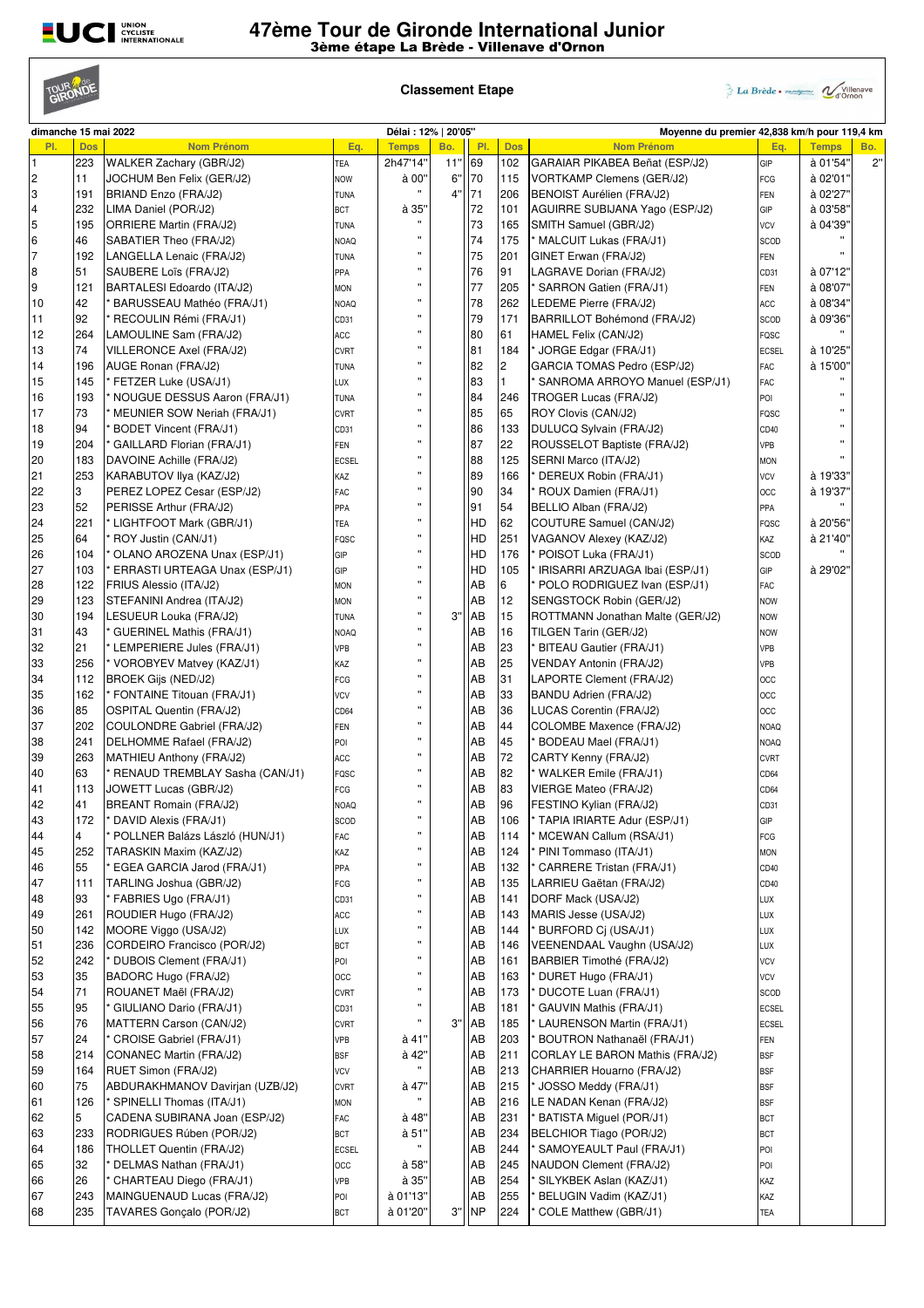

## **47ème Tour de Gironde International Junior** 3ème étape La Brède - Villenave d'Ornon





#### **Classement Général**



|     | Moyenne du premier 44,818 km/h pour 210,1 km<br>dimanche 15 mai 2022 |                                       |               |                    |            |    |                |                                      |               |              |            |  |  |
|-----|----------------------------------------------------------------------|---------------------------------------|---------------|--------------------|------------|----|----------------|--------------------------------------|---------------|--------------|------------|--|--|
| PI. | <b>Dos</b>                                                           | <b>Nom Prénom</b>                     | <b>Equipe</b> | <b>Temps</b>       | <b>Mil</b> | PI | <b>Dos</b>     | <b>Nom Prénom</b>                    | <b>Equipe</b> | <b>Temps</b> | <b>Mil</b> |  |  |
| 1   | 111                                                                  | TARLING Joshua (GBR/J2)               | <b>FCG</b>    | 4h41'16"           | 540        | 47 | 121            | BARTALESI Edoardo (ITA/J2)           | <b>MON</b>    | à 01'58"     | 710        |  |  |
| 2   | 191                                                                  | BRIAND Enzo (FRA/J2)                  | <b>TUNA</b>   | à 24"              | 210 48     |    | 104            | * OLANO AROZENA Unax (ESP/J1)        | GIP           | à 02'01"     | 450        |  |  |
| 3   | 223                                                                  | WALKER Zachary (GBR/J2)               | <b>TEA</b>    | à 27"              | 240 49     |    | 164            | RUET Simon (FRA/J2)                  | <b>VCV</b>    | à 02'03"     | 540        |  |  |
| 4   | 162                                                                  | * FONTAINE Titouan (FRA/J1)           | <b>VCV</b>    | à 33"              | 980 50     |    | 52             | PERISSE Arthur (FRA/J2)              | PPA           | à 02'05"     | 980        |  |  |
| 5   | 194                                                                  | LESUEUR Louka (FRA/J2)                | <b>TUNA</b>   | à 46"              | 840 51     |    | 21             | * LEMPERIERE Jules (FRA/J1)          | <b>VPB</b>    | à 02'06'     | 330        |  |  |
| 6   | 11                                                                   | JOCHUM Ben Felix (GER/J2)             | <b>NOW</b>    | à 47"              | 760 52     |    | 122            | FRIUS Alessio (ITA/J2)               | <b>MON</b>    | à 02'08'     | 700        |  |  |
| 7   | 76                                                                   | MATTERN Carson (CAN/J2)               | <b>CVRT</b>   | à 48"              | 570 53     |    | 63             | RENAUD TREMBLAY Sasha (CAN/J1)       | FQSC          | à 02'11"     | 310        |  |  |
| 8   | 142                                                                  | MOORE Viggo (USA/J2)                  | LUX           | à 51"              | 210 54     |    | 264            | LAMOULINE Sam (FRA/J2)               | <b>ACC</b>    | à 02'12"     | 330        |  |  |
| 9   | 252                                                                  | TARASKIN Maxim (KAZ/J2)               | KAZ           | à 57"              | 640 55     |    | 123            | STEFANINI Andrea (ITA/J2)            | <b>MON</b>    | à 02'13"     | 920        |  |  |
| 10  | 41                                                                   | <b>BREANT Romain (FRA/J2)</b>         | <b>NOAQ</b>   | à 01'00"           | 520 56     |    | 3              | PEREZ LOPEZ Cesar (ESP/J2)           | <b>FAC</b>    | à 02'20"     | 760        |  |  |
| 11  | 172                                                                  | DAVID Alexis (FRA/J1)                 | SCOD          | Ħ                  | 820 57     |    | 46             | SABATIER Theo (FRA/J2)               | <b>NOAQ</b>   | à 02'23"     | 890        |  |  |
| 12  | 204                                                                  | GAILLARD Florian (FRA/J1)             | FEN           | à 01'02"           | 270 58     |    | 112            | <b>BROEK Gijs (NED/J2)</b>           | FCG           | à 02'26"     | 090        |  |  |
| 13  | 42                                                                   | BARUSSEAU Mathéo (FRA/J1)             | <b>NOAQ</b>   | à 01'05"           | 920 59     |    | 73             | * MEUNIER SOW Neriah (FRA/J1)        | <b>CVRT</b>   | à 02'28'     | 530        |  |  |
| 14  | 186                                                                  | THOLLET Quentin (FRA/J2)              | <b>ECSEL</b>  | à 01'07"           | 750 60     |    | 92             | * RECOULIN Rémi (FRA/J1)             | CD31          | à 02'29"     | 400        |  |  |
| 15  | 94                                                                   | BODET Vincent (FRA/J1)                | CD31          | à 01'08"           | 750 61     |    | 32             | * DELMAS Nathan (FRA/J1)             | OCC           | à 02'30"     | 330        |  |  |
| 16  | 261                                                                  | ROUDIER Hugo (FRA/J2)                 | <b>ACC</b>    | Ħ                  | 950 62     |    | 214            | CONANEC Martin (FRA/J2)              | <b>BSF</b>    | à 02'33"     | 900        |  |  |
| 17  | 253                                                                  | KARABUTOV Ilya (KAZ/J2)               | KAZ           | à 01'09"           | 310 63     |    | 75             | ABDURAKHMANOV Davirjan (UZB/J2)      | <b>CVRT</b>   | à 02'45"     | 130        |  |  |
| 18  | 193                                                                  | * NOUGUE DESSUS Aaron (FRA/J1)        | <b>TUNA</b>   | à 01'10"           | 490 64     |    | 115            | <b>VORTKAMP Clemens (GER/J2)</b>     | <b>FCG</b>    | à 02'52"     | 230        |  |  |
| 19  | 233                                                                  | RODRIGUES Rúben (POR/J2)              | <b>BCT</b>    | à 01'11"           | 410 65     |    | 102            | GARAIAR PIKABEA Beñat (ESP/J2)       | GIP           | à 03'03"     | 850        |  |  |
| 20  | 192                                                                  | LANGELLA Lenaic (FRA/J2)              | <b>TUNA</b>   | à 01'12"           | 910 66     |    | 113            | JOWETT Lucas (GBR/J2)                | <b>FCG</b>    | à 03'33"     | 910        |  |  |
| 21  | 145                                                                  | * FETZER Luke (USA/J1)                | <b>LUX</b>    | à 01'13"           | 290 67     |    | 126            | * SPINELLI Thomas (ITA/J1)           | <b>MON</b>    | à 04'55"     | 010        |  |  |
| 22  | 241                                                                  | DELHOMME Rafael (FRA/J2)              | POI           | à 01'14"           | 000 68     |    | 85             | OSPITAL Quentin (FRA/J2)             | CD64          | à 05'12"     | 800        |  |  |
| 23  | 195                                                                  | ORRIERE Martin (FRA/J2)               | <b>TUNA</b>   | $\pmb{\mathsf{u}}$ | 150 69     |    | 101            | AGUIRRE SUBIJANA Yago (ESP/J2)       | GIP           | à 05'27"     | 960        |  |  |
| 24  | 43                                                                   | <sup>*</sup> GUERINEL Mathis (FRA/J1) | <b>NOAQ</b>   | $\pmb{\mathsf{u}}$ | 780 70     |    | 201            | GINET Erwan (FRA/J2)                 | FEN           | à 06'08"     | 950        |  |  |
| 25  | 232                                                                  | LIMA Daniel (POR/J2)                  | <b>BCT</b>    | Ħ                  | 920 71     |    | 206            | BENOIST Aurélien (FRA/J2)            | FEN           | à 06'27'     | 730        |  |  |
| 26  | 71                                                                   | ROUANET Maël (FRA/J2)                 | <b>CVRT</b>   | à 01'17"           | 400 72     |    | 165            | SMITH Samuel (GBR/J2)                | <b>VCV</b>    | à 07'12"     | 480        |  |  |
| 27  | 93                                                                   | * FABRIES Ugo (FRA/J1)                | CD31          | à 01'18"           | 350 73     |    | 256            | * VOROBYEV Matvey (KAZ/J1)           | KAZ           | à 07'37"     | 610        |  |  |
| 28  | 221                                                                  | * LIGHTFOOT Mark (GBR/J1)             | <b>TEA</b>    | à 01'20"           | 230 74     |    | 95             | <sup>*</sup> GIULIANO Dario (FRA/J1) | CD31          | à 08'03"     | 330        |  |  |
| 29  | 235                                                                  | TAVARES Gonçalo (POR/J2)              | <b>BCT</b>    | à 01'29"           | 700 75     |    | 91             | LAGRAVE Dorian (FRA/J2)              | CD31          | à 08'10"     | 630        |  |  |
| 30  | 196                                                                  | AUGE Ronan (FRA/J2)                   | <b>TUNA</b>   | à 01'30"           | 730 76     |    | 262            | LEDEME Pierre (FRA/J2)               | <b>ACC</b>    | à 09'45"     | 990        |  |  |
| 31  | 183                                                                  | DAVOINE Achille (FRA/J2)              | <b>ECSEL</b>  | à 01'31"           | 510 77     |    | 61             | HAMEL Felix (CAN/J2)                 | <b>FQSC</b>   | à 10'12"     | 770        |  |  |
| 32  | 242                                                                  | DUBOIS Clement (FRA/J1)               | POI           | à 01'32"           | 080 78     |    | 171            | BARRILLOT Bohémond (FRA/J2)          | SCOD          | à 10'14"     | 810        |  |  |
| 33  | 64                                                                   | ROY Justin (CAN/J1)                   | <b>FQSC</b>   | $\mathbf{u}$       | 420 79     |    | 184            | * JORGE Edgar (FRA/J1)               | <b>ECSEL</b>  | à 11'54"     | 800        |  |  |
| 34  | 103                                                                  | ERRASTI URTEAGA Unax (ESP/J1)         | GIP           | à 01'34"           | 220 80     |    | 205            | * SARRON Gatien (FRA/J1)             | <b>FEN</b>    | à 12'02"     | 550        |  |  |
| 35  | 202                                                                  | COULONDRE Gabriel (FRA/J2)            | <b>FEN</b>    | à 01'36"           | 860 81     |    | 125            | SERNI Marco (ITA/J2)                 | <b>MON</b>    | à 16'13"     | 680        |  |  |
| 36  | 74                                                                   | VILLERONCE Axel (FRA/J2)              | <b>CVRT</b>   | à 01'41"           | 700 82     |    | $\mathbf{1}$   | SANROMA ARROYO Manuel (ESP/J1)       | <b>FAC</b>    | à 16'16"     | 440        |  |  |
| 37  | 5                                                                    | CADENA SUBIRANA Joan (ESP/J2)         | <b>FAC</b>    | à 01'43"           | 040 83     |    | $\overline{c}$ | GARCIA TOMAS Pedro (ESP/J2)          | FAC           | à 16'23"     | 800        |  |  |
| 38  | 26                                                                   | CHARTEAU Diego (FRA/J1)               | <b>VPB</b>    | à 01'44"           | 290 84     |    | 175            | * MALCUIT Lukas (FRA/J1)             | SCOD          | à 16'28'     | 670        |  |  |
| 39  | 243                                                                  | MAINGUENAUD Lucas (FRA/J2)            | POI           | à 01'46"           | 060 85     |    | 65             | ROY Clovis (CAN/J2)                  | <b>FQSC</b>   | à 16'36"     | 440        |  |  |
| 40  | $\overline{4}$                                                       | * POLLNER Balázs László (HUN/J1)      | <b>FAC</b>    | π                  | 650 86     |    | 246            | TROGER Lucas (FRA/J2)                | POI           | à 21'27"     | 770        |  |  |
| 41  | 24                                                                   | CROISE Gabriel (FRA/J1)               | <b>VPB</b>    | à 01'48"           | 280 87     |    | 22             | ROUSSELOT Baptiste (FRA/J2)          | <b>VPB</b>    | à 22'14"     | 140        |  |  |
| 42  | 55                                                                   | EGEA GARCIA Jarod (FRA/J1)            | PPA           | à 01'49"           | 080 88     |    | 166            | * DEREUX Robin (FRA/J1)              | <b>VCV</b>    | à 23'46"     | 440        |  |  |
| 43  | 263                                                                  | MATHIEU Anthony (FRA/J2)              | ACC           | $\mathbf{u}$       | 530 89     |    | 54             | BELLIO Alban (FRA/J2)                | PPA           | à 24'50"     | 190        |  |  |
| 44  | 35                                                                   | BADORC Hugo (FRA/J2)                  | OCC           | à 01'52"           | 670 90     |    | 133            | DULUCQ Sylvain (FRA/J2)              | CD40          | à 26'34"     | 310        |  |  |
| 45  | 51                                                                   | SAUBERE Loïs (FRA/J2)                 | PPA           | à 01'55"           | 990 91     |    | 34             | ROUX Damien (FRA/J1)                 | OCC           | à 26'45"     | 600        |  |  |
| 46  | 236                                                                  | CORDEIRO Francisco (POR/J2)           | <b>BCT</b>    | à 01'57"           | 160        |    |                |                                      |               |              |            |  |  |
|     |                                                                      |                                       |               |                    |            |    |                |                                      |               |              |            |  |  |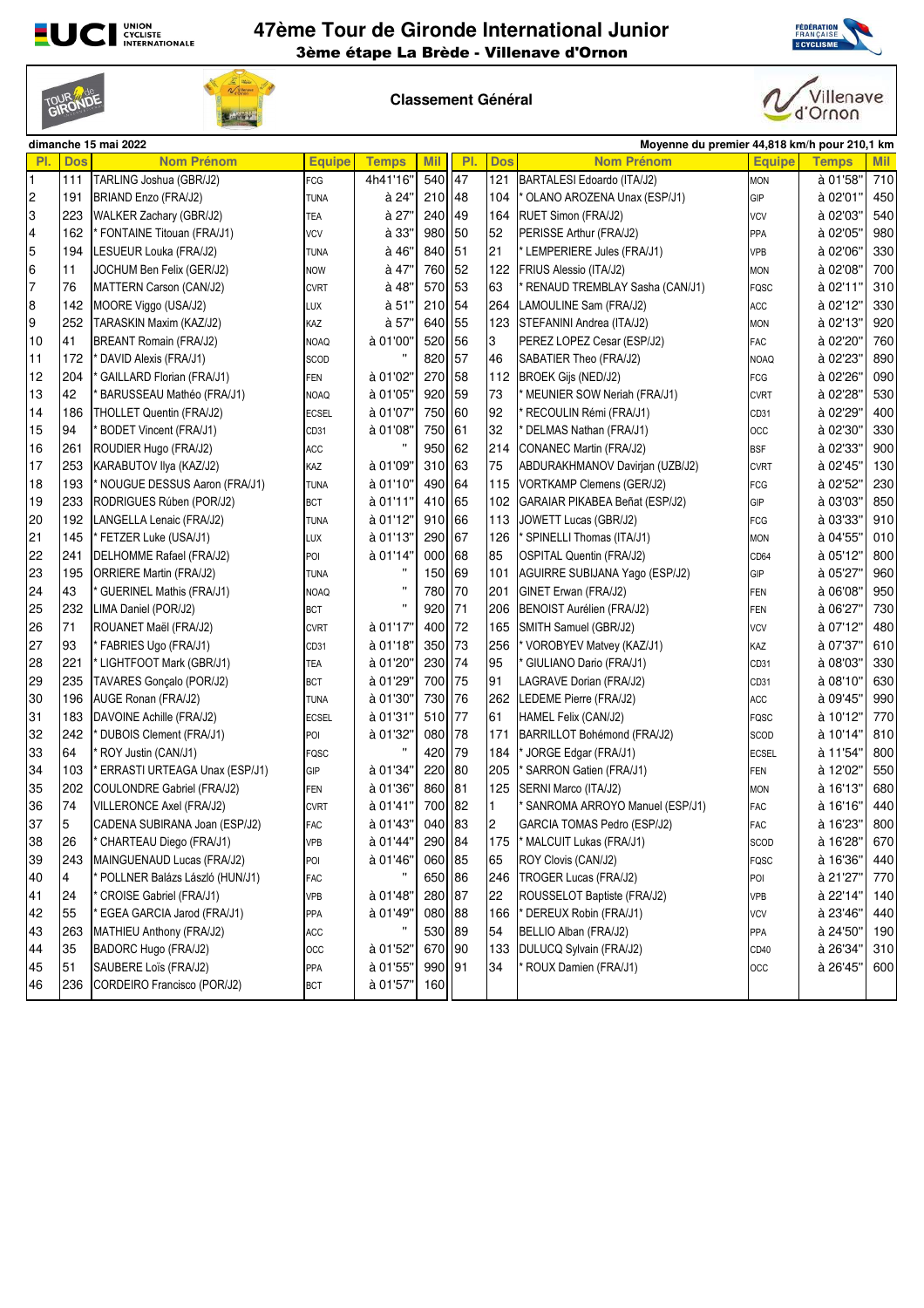

**B** mutami

**47ème Tour de Gironde International Junior** 3ème étape La Brède - Villenave d'Ornon





#### Classement Général des Jeunes



|                |     | dimanche 15 mai 2022        |             |              |             |            | Movenne du premier 44,731 km/h pour 210,1 km |              |              |
|----------------|-----|-----------------------------|-------------|--------------|-------------|------------|----------------------------------------------|--------------|--------------|
| PI.            | Dos | <b>Nom Prénom</b>           | Eau.        | <b>Temps</b> | PI.         | <b>Dos</b> | <b>Nom Prénom</b>                            | Equ.         | <b>Temps</b> |
| 11             | 162 | <b>FONTAINE Titouan</b>     | <b>VCV</b>  | 4h41'49"     | 117         | 55         | <b>EGEA GARCIA Jarod</b>                     | <b>PPA</b>   | à 01'16"     |
| $\overline{c}$ | 172 | <b>DAVID Alexis</b>         | SCOD        | à 27"        | 118         | 104        | <b>IOLANO AROZENA Unax</b>                   | GIP          | à 01'28"     |
| Iз             | 204 | <b>GAILLARD Florian</b>     | <b>FEN</b>  | à 29"        | <b>119</b>  | 21         | LEMPERIERE Jules                             | <b>VPB</b>   | à 01'33"     |
| 4              | 42  | BARUSSEAU Mathéo            | <b>NOAQ</b> | à 32"        | I20         | 63         | <b>RENAUD TREMBLAY Sasha</b>                 | <b>FQSC</b>  | à 01'38"     |
| 5              | 94  | <b>BODET Vincent</b>        | CD31        | à 35"        | 121         | 73         | IMEUNIER SOW Neriah                          | <b>CVRT</b>  | à 01'55"     |
| 6              | 193 | NOUGUE DESSUS Aaron         | <b>TUNA</b> | à 37"        | <b>22</b>   | 92         | RECOULIN Rémi                                | CD31         | à 01'56"     |
| $\overline{7}$ | 145 | <b>FETZER Luke</b>          | LUX         | à 40"        | 23          | 32         | <b>DELMAS Nathan</b>                         | OCC          | à 01'57"     |
| 8              | 43  | <b>GUERINEL Mathis</b>      | <b>NOAQ</b> | à 41"        | 124         | 126        | <b>ISPINELLI Thomas</b>                      | <b>MON</b>   | à 04'22"     |
| 9              | 93  | <b>FABRIES Ugo</b>          | CD31        | à 45"        | 25          | 256        | <b>VOROBYEV Matvey</b>                       | KAZ          | à 07'04"     |
| 10             | 221 | <b>LIGHTFOOT Mark</b>       | <b>TEA</b>  | à 47"        | <b>I26</b>  | 95         | GIULIANO Dario                               | CD31         | à 07'30"     |
| l11            | 242 | <b>DUBOIS Clement</b>       | POI         | à 59"        | 127         | 184        | <b>JORGE Edgar</b>                           | <b>ECSEL</b> | à 11'21"     |
| 12             | 64  | <b>ROY Justin</b>           | <b>FQSC</b> |              | 28          | 205        | <b>SARRON Gatien</b>                         | <b>FEN</b>   | à 11'29"     |
| 13             | 103 | <b>ERRASTI URTEAGA Unax</b> | GIP         | à 01'01"     | 29          |            | SANROMA ARROYO Manuel                        | <b>FAC</b>   | à 15'43"     |
| 14             | 26  | <b>CHARTEAU Diego</b>       | <b>VPB</b>  | à 01'11"     | <b>1</b> 30 | 175        | <b>MALCUIT Lukas</b>                         | SCOD         | à 15'55"     |
| 15             |     | POLLNER Balázs László       | <b>FAC</b>  | à 01'13"     | 131         | 166        | DEREUX Robin                                 | <b>VCV</b>   | à 23'13"l    |
| 16             | 24  | <b>CROISE Gabriel</b>       | <b>VPB</b>  | à 01'15"     | I32         | 34         | <b>ROUX Damien</b>                           | OCC          | à 26'12"     |



## 1er Coureur de la Nouvelle-Aquitaine



|    |            | dimanche 15 mai 2022   |             |                   |     |            | Movenne du premier 44,731 km/h pour 210,1 km |                  |              |
|----|------------|------------------------|-------------|-------------------|-----|------------|----------------------------------------------|------------------|--------------|
|    | <b>Dos</b> | Jom Prénom             | Eau         | emps              |     | <b>Dos</b> | Nom Prénom                                   | Eau.             | <b>Femps</b> |
|    | 41         | <b>BREANT Romain</b>   | <b>NOAQ</b> | 4h42'16" 6        |     | 243        | <b>IMAINGUENAUD Lucas</b>                    | POI              | à 46"        |
| 2  | 42         | BARUSSEAU Mathéo       | <b>NOAQ</b> | à 05"l l'         |     | 146        | <b>SABATIER Theo</b>                         | <b>NOAQ</b>      | à 01'23"     |
| IЗ | 241        | <b>DELHOMME Rafael</b> | POI         | à 14" <b>1</b> 18 |     | 85         | <b>OSPITAL Quentin</b>                       | CD <sub>64</sub> | à 04'12"     |
| 14 | 43         | <b>GUERINEL Mathis</b> | <b>NOAQ</b> |                   |     | 246        | <b>TROGER Lucas</b>                          | POI              | à 20'27"     |
| I5 | 242        | <b>DUBOIS Clement</b>  | POI         | à 32"             | 110 | 133        | <b>DULUCQ Svlvain</b>                        | CD <sub>40</sub> | à 25'34"     |

## **Bonifications**

|      |            | <b>Landiras</b> |             |                   |      |            | <b>Villenave d'Ornon</b> |             |  |
|------|------------|-----------------|-------------|-------------------|------|------------|--------------------------|-------------|--|
| IPI. | <b>Dos</b> | Nom Prénom      | Equ.        | Bo                | IPI. | <b>Dos</b> | Nom Prénom               | Equ.        |  |
|      |            | 194 LESUEUR L.  | <b>TUNA</b> | 3"                |      |            | 235 TAVARES G.           | <b>BCT</b>  |  |
|      |            | 76 MATTERN C.   | <b>CVRT</b> | 2"                |      |            | 102 GARAIAR PIKABEA B.   | GIP         |  |
| 3    |            | 223 WALKER Z.   | <b>TEA</b>  | $1$ <sup>11</sup> | 3    |            | 76 MATTERN C.            | <b>CVRT</b> |  |
|      |            | Etape           |             |                   |      |            |                          |             |  |
| IPI. | <b>Dos</b> | Nom Prénom      | Equ.        | Bo                |      |            |                          |             |  |
|      |            | 223 WALKER Z.   | <b>TEA</b>  | 10"               |      |            |                          |             |  |
| h    |            | 11 JOCHUM B.    | <b>NOW</b>  | 6"                |      |            |                          |             |  |
|      |            | 191 BRIAND E.   | <b>TUNA</b> | 4"                |      |            |                          |             |  |

|    |                      |             |     | <b>Total Bonification</b> |                        |             |     |
|----|----------------------|-------------|-----|---------------------------|------------------------|-------------|-----|
|    | 223 WALKER Z.        | <b>TEA</b>  | 11" | ь                         | 194 LESUEUR L.         | <b>TUNA</b> | 3"  |
| h  | 11 JOCHUM B.         | <b>NOW</b>  | 6"  | ь                         | 235 TAVARES G.         | <b>BCT</b>  | 3"  |
| h. | 51 SAUBERE L.        | <b>PPA</b>  | 6"  | 10                        | 102 GARAIAR PIKABEA B. | GIP         | 2"  |
| 4  | 191 BRIAND E.        | <b>TUNA</b> | 4"  | 10                        | 145 FETZER L.          | LUX         | 2"  |
| 4  | 196 AUGE R.          | <b>TUNA</b> | 4"  | 10                        | 243 MAINGUENAUD L.     | POI         | 2"  |
| 6  | 5 CADENA SUBIRANA J. | <b>FAC</b>  | 3"  | 13                        | 162 FONTAINE T.        | <b>VCV</b>  | 111 |
| 6  | 76 MATTERN C.        | <b>CVRT</b> | 3"  |                           |                        |             |     |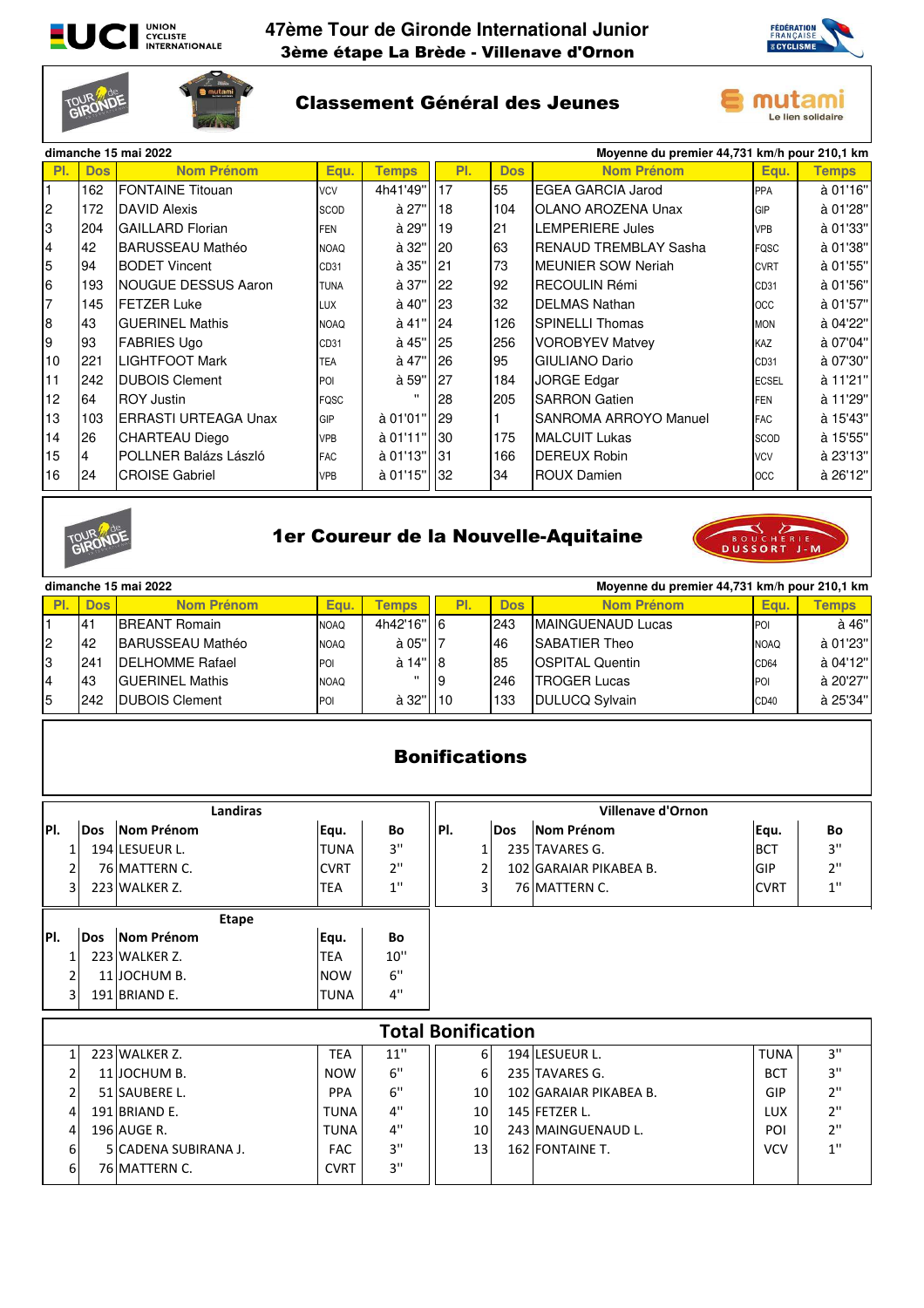

ARL

TOUR NE





| <b>DIAV</b> | 92.R.<br>. בו |
|-------------|---------------|



| PI.                          |            | Dos. Nom Prénom                   | Equ.                       | Pts                   | PI.                 |     | Dos. Nom Prénom                         | Equ.                       | Pts                            |                     |                                   |                                          |
|------------------------------|------------|-----------------------------------|----------------------------|-----------------------|---------------------|-----|-----------------------------------------|----------------------------|--------------------------------|---------------------|-----------------------------------|------------------------------------------|
| $\mathbf 1$                  |            | 223 WALKER Z.                     | <b>TEA</b>                 | 25                    | 9                   |     | 121 BARTALESI E.                        | <b>MON</b>                 | $\overline{7}$                 |                     |                                   |                                          |
| $\overline{\mathbf{2}}$<br>3 |            | 11 JOCHUM B.<br>191 BRIAND E.     | <b>NOW</b><br><b>TUNA</b>  | 20<br>16              | 10<br>11            |     | 42 BARUSSEAU M.<br>92 RECOULIN R.       | NOAQ<br>CD31               | 6<br>5                         |                     |                                   |                                          |
| 4                            |            | 232 LIMA D.                       | <b>BCT</b>                 | 14                    | 12                  |     | 264 LAMOULINE S.                        | ACC                        | 4                              |                     |                                   |                                          |
| 5                            |            | 195 ORRIERE M.                    | <b>TUNA</b>                | 12                    | 13                  |     | 74 VILLERONCE A.                        | <b>CVRT</b>                | 3                              |                     |                                   |                                          |
| 6<br>7                       |            | 46 SABATIER T.<br>192 LANGELLA L. | <b>NOAQ</b><br><b>TUNA</b> | 10<br>9               | 14<br>15            |     | 196 AUGE R.<br>145 FETZER L.            | <b>TUNA</b><br><b>LUX</b>  | $\overline{2}$<br>$\mathbf{1}$ |                     |                                   |                                          |
| 8                            |            | 51 SAUBERE L.                     | PPA                        | 8                     |                     |     |                                         |                            |                                |                     |                                   |                                          |
|                              |            |                                   | <b>Classement Général</b>  |                       |                     |     |                                         |                            |                                |                     |                                   |                                          |
| PI.                          | Dos.       | <b>Nom Prénom</b>                 | Equ.                       | <b>Pts</b>            | PI.                 |     | Dos. Nom Prénom                         | Equ.                       | Pts                            |                     |                                   |                                          |
| 1                            |            | 223 WALKER Z.                     | <b>TEA</b>                 | 35                    | 18                  |     | 171 BARRILLOT B.                        | SCOD                       | 9                              |                     |                                   |                                          |
| $\overline{\mathbf{c}}$<br>3 |            | 51 SAUBERE L.<br>111 TARLING J.   | PPA<br>FCG                 | 33<br>26              | 19<br>20            |     | 186 THOLLET Q.<br>235 TAVARES G.        | <b>ECSEL</b><br><b>BCT</b> | 8<br>7                         |                     |                                   |                                          |
| 4                            |            | 162 FONTAINE T.                   | <b>VCV</b>                 | 24                    | 21                  |     | 121 BARTALESI E.                        | <b>MON</b>                 | 7                              |                     |                                   |                                          |
| 5                            |            | 196 AUGE R.                       | <b>TUNA</b>                | 22                    | 22                  |     | 42 BARUSSEAU M.                         | <b>NOAQ</b>                | 6                              |                     |                                   |                                          |
| 6                            |            | 192 LANGELLA L.                   | <b>TUNA</b>                | 21                    | 23                  |     | 233 RODRIGUES R.                        | <b>BCT</b>                 | 6                              |                     |                                   |                                          |
| 7                            |            | 11 JOCHUM B.                      | <b>NOW</b>                 | 20                    | 24                  |     | 52 PERISSE A.                           | PPA                        | 6                              |                     |                                   |                                          |
| 8<br>9                       |            | 142 MOORE V.<br>145 FETZER L.     | <b>LUX</b><br><b>LUX</b>   | 20<br>17              | 25<br>26            |     | 252 TARASKIN M.<br>5 CADENA SUBIRANA J. | KAZ<br><b>FAC</b>          | 5<br>5                         |                     |                                   |                                          |
| 10                           |            | 191 BRIAND E.                     | TUNA                       | 16                    | 27                  |     | 92 RECOULIN R.                          | CD31                       | 5                              |                     |                                   |                                          |
| 11                           |            | 261 ROUDIER H.                    | ACC                        | 14                    | 28                  |     | 94 BODET V.                             | CD31                       | 4                              |                     |                                   |                                          |
| 12                           |            | 232 LIMA D.                       | <b>BCT</b>                 | 14                    | 29                  |     | 41 BREANT R.                            | <b>NOAQ</b>                | 3                              |                     |                                   |                                          |
| 13                           |            | 194 LESUEUR L.<br>195 ORRIERE M.  | <b>TUNA</b><br><b>TUNA</b> | 12<br>12              | 30                  |     | 74 VILLERONCE A.<br>243 MAINGUENAUD L.  | <b>CVRT</b><br>POI         | 3<br>3                         |                     |                                   |                                          |
| 14<br>15                     |            | 264 LAMOULINE S.                  | ACC                        | 11                    | 31<br>32            |     | 172 DAVID A.                            | SCOD                       | 2                              |                     |                                   |                                          |
| 16                           |            | 46 SABATIER T.                    | NOAQ                       | 10                    | 33                  |     | 183 DAVOINE A.                          | <b>ECSEL</b>               | 2                              |                     |                                   |                                          |
| 17                           |            | 76 MATTERN C.                     | <b>CVRT</b>                | 9                     |                     |     |                                         |                            |                                |                     |                                   |                                          |
|                              |            |                                   |                            |                       |                     |     | <b>Classement des Grimpeurs</b>         |                            |                                |                     | Mouvelle-<br>Aquitaine            | CIC                                      |
|                              |            | Côte de Capian                    |                            |                       |                     |     | Côte de Contillon                       |                            |                                |                     | Côte du Château d'Yquem           |                                          |
| PI.                          | Dos        | Nom Prénom                        | Equ.                       | Pts                   | PI.                 | Dos | Nom Prénom                              | Equ.                       | Pts                            | Pl. Dos             | Nom Prénom                        | Pts<br>Equ.                              |
| 1<br>$\overline{2}$          |            | 41 BREANT R.<br>235 TAVARES G.    | <b>NOAQ</b><br><b>BCT</b>  | 4<br>$\overline{2}$   | 1<br>$\overline{2}$ |     | 41 BREANT R.<br>235 TAVARES G.          | <b>NOAQ</b><br><b>BCT</b>  | 4<br>$\overline{2}$            | 1<br>$\overline{2}$ | 235 TAVARES G.<br>41 BREANT R.    | <b>BCT</b><br>4<br><b>NOAC</b><br>2      |
| 3                            |            | 111 TARLING J.                    | <b>FCG</b>                 | $\mathbf{1}$          | 3                   |     | 111 TARLING J.                          | FCG                        | $\mathbf{1}$                   | 3                   | 231 BATISTA M.                    | <b>BCT</b><br>$\mathbf 1$                |
|                              |            | Côte de Sauternes                 |                            |                       |                     |     | <b>Côte Budos</b>                       |                            |                                |                     |                                   |                                          |
| PI.<br>1                     | <b>Dos</b> | Nom Prénom<br>235 TAVARES G.      | Equ.<br><b>BCT</b>         | Pts<br>$\overline{4}$ | PI.<br>1            |     | Dos Nom Prénom<br>232 LIMA D.           | Equ.<br><b>BCT</b>         | Pts<br>$\overline{4}$          |                     |                                   |                                          |
| 2                            |            | 41 BREANT R.                      | <b>NOAQ</b>                | $\overline{2}$        | 2                   |     | 41 BREANT R.                            | <b>NOAQ</b>                | 2                              |                     |                                   |                                          |
| 3                            |            | 111 TARLING J.                    | FCG                        | $1\,$                 | 3                   |     | 235 TAVARES G.                          | <b>BCT</b>                 | 1                              |                     |                                   |                                          |
|                              |            |                                   | <b>Classement Général</b>  |                       |                     |     |                                         |                            |                                |                     |                                   |                                          |
| PI.                          |            | Dos. Nom Prénom                   | Equ.                       | <b>Pts</b>            | PI.                 |     | Dos. Nom Prénom                         | Equ.                       | Pts                            |                     |                                   |                                          |
| $\mathbf 1$<br>2             |            | 235 TAVARES G.<br>41 BREANT R.    | <b>BCT</b><br><b>NOAQ</b>  | 21<br>20              | 5<br>6              |     | 43 GUERINEL M.<br>196 AUGE R.           | <b>NOAQ</b><br><b>TUNA</b> | $\overline{4}$<br>1            |                     |                                   |                                          |
| 3                            |            | 232 LIMA D.                       | <b>BCT</b>                 | 4                     |                     |     | 113 JOWETT L.                           | FCG                        | $\mathbf 1$                    |                     |                                   |                                          |
| 4                            |            | 111 TARLING J.                    | FCG                        | 4                     |                     |     |                                         |                            |                                |                     |                                   |                                          |
|                              |            |                                   |                            |                       |                     |     | <b>Classement des Sprinteurs</b>        |                            |                                |                     |                                   | sipa                                     |
|                              |            | <b>Cerons</b>                     |                            |                       |                     |     | Illats                                  |                            |                                |                     | La Brède                          |                                          |
| PI.                          | Dos        | <b>Nom Prénom</b>                 | Equ.                       | Pts                   | PI.                 |     | Dos Nom Prénom                          | Equ.                       | Pts                            |                     | Pl. Dos Nom Prénom                | Equ.<br>Pts                              |
| 1                            |            | 171 BARRILLOT B.                  | SCOD                       | 5                     | $\mathbf{1}$        |     | 223 WALKER Z.                           | TEA                        | 5                              | $\mathbf 1$         | 223 WALKER Z.                     | TEA<br>5                                 |
| $\overline{\mathbf{c}}$<br>3 |            | 144 BURFORD C.<br>111 TARLING J.  | <b>LUX</b><br>FCG          | 3<br>$\overline{2}$   | 2<br>3              |     | 111 TARLING J.<br>76 MATTERN C.         | FCG<br><b>CVRT</b>         | 3<br>2                         | $\overline{2}$<br>3 | 113 JOWETT L.<br>233 RODRIGUES R. | 3<br>FCG<br>$\overline{2}$<br><b>BCT</b> |
| 4                            |            | 125 SERNI M.                      | <b>MON</b>                 | 1                     | $\overline{4}$      |     | 253 KARABUTOV I.                        | KAZ                        | 1                              | 4                   | 126 SPINELLI T.                   | <b>MON</b><br>1                          |
|                              |            |                                   | <b>Classement Général</b>  |                       |                     |     |                                         |                            |                                |                     |                                   |                                          |
| PI.                          |            | Dos. Nom Prénom                   | Equ.                       | <b>Pts</b>            | PI.                 |     | Dos. Nom Prénom                         | Equ.                       | Pts                            |                     |                                   |                                          |
| $\mathbf{1}$                 |            | 223 WALKER Z.                     | <b>TEA</b>                 | 10                    | 8                   |     | 113 JOWETT L.                           | FCG                        | 3                              |                     |                                   |                                          |
| $\overline{2}$<br>3          |            | 125 SERNI M.<br>111 TARLING J.    | <b>MON</b><br>FCG          | 8<br>6                | 9<br>10             |     | 22 ROUSSELOT B.<br>76 MATTERN C.        | <b>VPB</b><br><b>CVRT</b>  | 3<br>$\overline{2}$            |                     |                                   |                                          |
| 4                            |            | 252 TARASKIN M.                   | KAZ                        | 5                     | 11                  |     | 233 RODRIGUES R.                        | BCT                        | $\overline{2}$                 |                     |                                   |                                          |
| 5                            |            | 171 BARRILLOT B.                  | SCOD                       | 5                     | 12                  |     | 196 AUGE R.                             | <b>TUNA</b>                | $\overline{2}$                 |                     |                                   |                                          |
| 6                            |            | 253 KARABUTOV I.                  | KAZ                        | 4                     | 13                  |     | 126 SPINELLI T.                         | <b>MON</b>                 | 2                              |                     |                                   |                                          |
| 7                            |            | 261 ROUDIER H.                    | ACC                        | 3                     |                     |     |                                         |                            |                                |                     |                                   |                                          |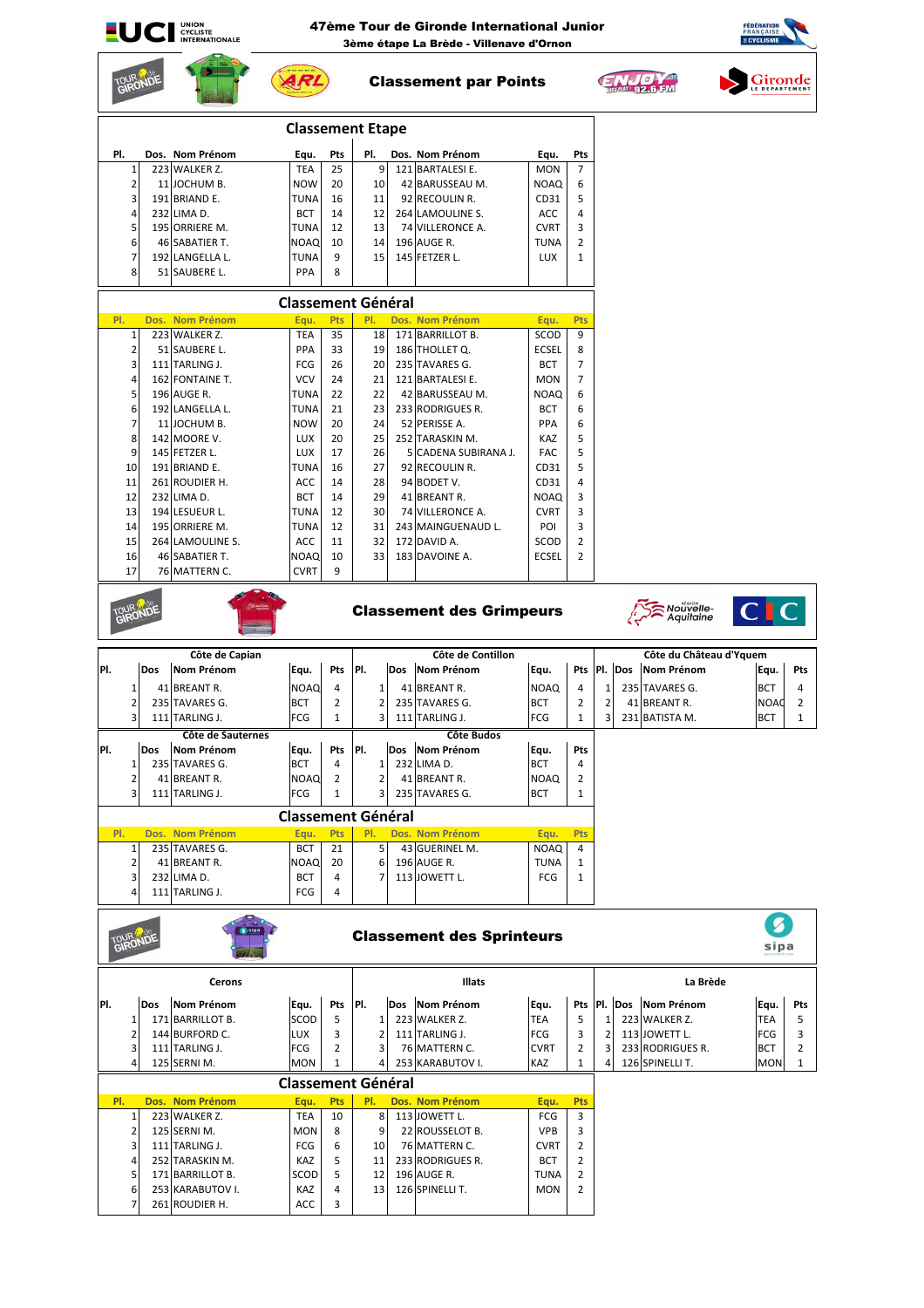



### **Classement Par Equipe**



| Classement de l'Etape par Equipe |                                     |             |              |     |                      |      |                                   |              |              |     |                 |  |  |  |
|----------------------------------|-------------------------------------|-------------|--------------|-----|----------------------|------|-----------------------------------|--------------|--------------|-----|-----------------|--|--|--|
|                                  | <b>Equipe</b>                       | <b>Nat</b>  | <b>Temps</b> | PI. | <b>Coureurs</b>      | PI.  | <b>Equipe</b>                     | <b>Nat</b>   | <b>Temps</b> | PI. | <b>Coureurs</b> |  |  |  |
|                                  | TEAM U - NANTES ATLANTIQUES U19     | <b>TUNA</b> | 8h22'52"     | 15  | 191   195   192      |      | <b>EOLO - KOMETA CYCLING TEAM</b> | <b>FAC</b>   | 8h23'40"     | 128 | 3 4 5           |  |  |  |
| 2                                | <b>PÔLE NOUVELLE-AQUITAINE</b>      | <b>NOAQ</b> | 8h23'27"     | 47  | 46   42   43         | 12   | <b>BAIRRADA CYCLING TEAM</b>      | <b>BCT</b>   | 8h23'43"     | 118 | 232   236   233 |  |  |  |
| 13                               | <b>POLISPORTIVA MONSUMMANESE</b>    | <b>MON</b>  | 8h23'27"     | 66  | 121   122   123   13 |      | <b>TEAM POITOU</b>                | POI          | 8h24'05"     | 157 | 241   242   243 |  |  |  |
| I4                               | IPYRÉNÉES PERFORMANCE ACADEMY       | <b>PPA</b>  | 8h23'27"     | 77  | 51   52   55         | 14   | GIPUZKOAKO SELEKZIOA              | GIP          | 8h24'46"     | 122 | 104   103   102 |  |  |  |
| l5                               | TEAM 31 JOLLY CYCLES - U19          | CD31        | 8h23'27"     | 77  | 92   94   93         | l 15 | U19 - FENIOUX FORMATION 36        | <b>FEN</b>   | 8h25'19"     | 127 | 204   202   206 |  |  |  |
| I6                               | <b>CULTURE VELO RACING TEAM U19</b> | <b>CVRT</b> | 8h23'27"     | 84  | 74   73   71         | 116  | VC VILLEFRANCHE BEAUJOLAIS F.     | <b>VCV</b>   | 8h27'38"     | 167 | 162   164   165 |  |  |  |
|                                  | <b>KAZAKHSTAN NATIONAL TEAM</b>     | <b>KAZ</b>  | 8h23'27"     | 99  | 253   256   252      | 117  | <b>FEDERATION DU QUEBEC</b>       | <b>FQSC</b>  | 8h32'28"     | 145 | 64   63   61    |  |  |  |
| l8                               | <b>AVENIR CYCLISTE DE CUSSET</b>    | <b>ACC</b>  | 8h23'27"     | 100 | 264   263   261      | 18   | <b>EC SAINT-ETIENNE LOIRE</b>     | <b>ECSEL</b> | 8h33'33"     | 165 | 183   186   184 |  |  |  |
| 19                               | <b>FLANDERS COLOR-GALLOO TEAM</b>   | <b>FCG</b>  | 8h23'27"     | 122 | 112   113   111   19 |      | <b>SCO DIJON</b>                  | SCOD         | 8h36'32"     | 196 | 172   175   171 |  |  |  |
| 10                               | TEAM U19 VENDEE PIVETEAU BOIS       | <b>VPB</b>  | 8h23'33"     | 155 | 21   24   26         | 120  | <b>OCCITANE MIXTE JUNIORS</b>     | <b>OCC</b>   | 8h42'52"     | 208 | 35   32   34    |  |  |  |
|                                  |                                     |             |              |     |                      |      |                                   |              |              |     |                 |  |  |  |

#### **Classement Général Par Equipe**

|    | <b>Equipe</b>                        | <b>Nat</b>  | <b>Temps</b> | <b>Ecart</b> | P <sub>1</sub> | <b>Equipe</b>                    | <b>Nat</b>   | <b>Temps</b> | <b>Ecart</b> |
|----|--------------------------------------|-------------|--------------|--------------|----------------|----------------------------------|--------------|--------------|--------------|
|    | TEAM U - NANTES ATLANTIQUES U19      | <b>TUNA</b> | 14h06'01"    |              |                | TEAM U19 VENDEE PIVETEAU BOIS    | <b>VPB</b>   | 14h08'52"    | à 02'51"     |
| I2 | <b>FLANDERS COLOR-GALLOO TEAM</b>    | <b>FCG</b>  | 14h06'46"    | à 45"        | 112            | <b>POLISPORTIVA MONSUMMANESE</b> | <b>MON</b>   | 14h09'01"    | à 03'00"     |
| I3 | <b>IPÖLE NOUVELLE-AQUITAINE</b>      | <b>NOAQ</b> | 14h06'52"    | à 51"        |                | PYRÉNÉES PERFORMANCE ACADEMY     | <b>PPA</b>   | 14h09'02"    | à 03'01"     |
| 14 | BAIRRADA CYCLING TEAM                | <b>BCT</b>  | 14h07'00"    | à 59"        | 114            | IGIPUZKOAKO SELEKZIOA            | GIP          | 14h09'48"    | à 03'47"     |
| 15 | <b>ICULTURE VELO RACING TEAM U19</b> | <b>CVRT</b> | 14h07'18"    | à 01'17"     | 115            | U19 - FENIOUX FORMATION 36       | <b>FEN</b>   | 14h10'13"    | à 04'12"     |
| 16 | KAZAKHSTAN NATIONAL TEAM             | KAZ         | 14h07'34"    | à 01'33"     | 116            | VC VILLEFRANCHE BEAUJOLAIS F.    | <b>VCV</b>   | 14h13'37"    | à 07'36"     |
|    | TEAM 31 JOLLY CYCLES - U19           | CD31        | 14h07'47"    | à 01'46"     | 117            | <b>IFEDERATION DU QUEBEC</b>     | <b>FQSC</b>  | 14h17'27"    | à 11'26"     |
| l8 | <b>AVENIR CYCLISTE DE CUSSET</b>     | <b>ACC</b>  | 14h08'06"    | à 02'05"     | 118            | <b>IEC SAINT-ETIENNE LOIRE</b>   | <b>ECSEL</b> | 14h18'05"    | à 12'04"     |
| 19 | <b>TEAM POITOU</b>                   | POI         | 14h08'09"    | à 02'08"     | 119            | <b>SCO DIJON</b>                 | SCOD         | 14h23'41"    | à 17'40"     |
| 10 | <b>EOLO - KOMETA CYCLING TEAM</b>    | <b>FAC</b>  | 14h08'17"    | à 02'16"     | 120            | <b>OCCITANE MIXTE JUNIORS</b>    | <b>OCC</b>   | 14h29'11"    | à 23'10"     |
|    |                                      |             |              |              |                |                                  |              |              |              |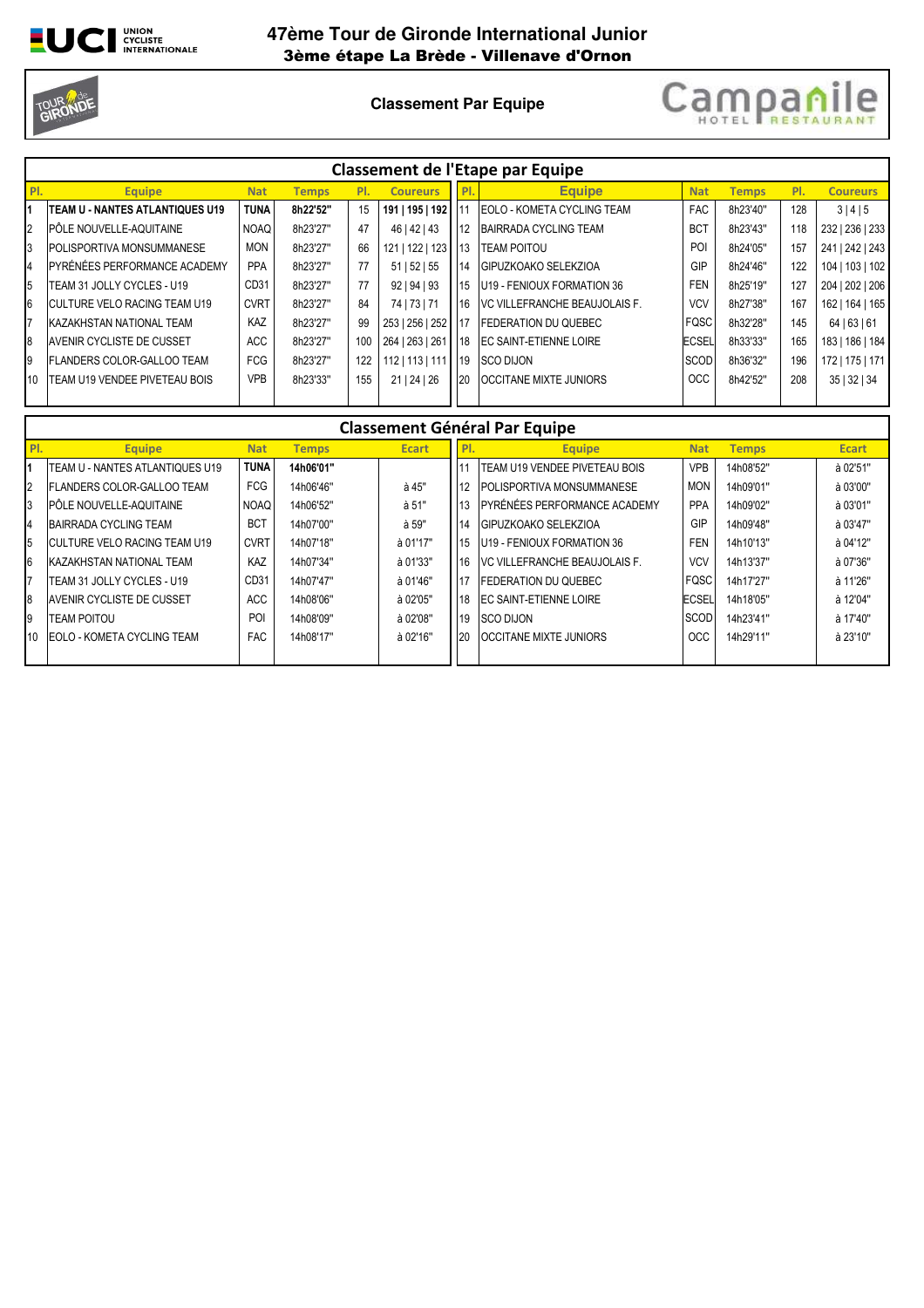## **47ème Tour de Gironde International Junior**



Campanile

**TEAM U - NANTES ATLANTIQUES U19**